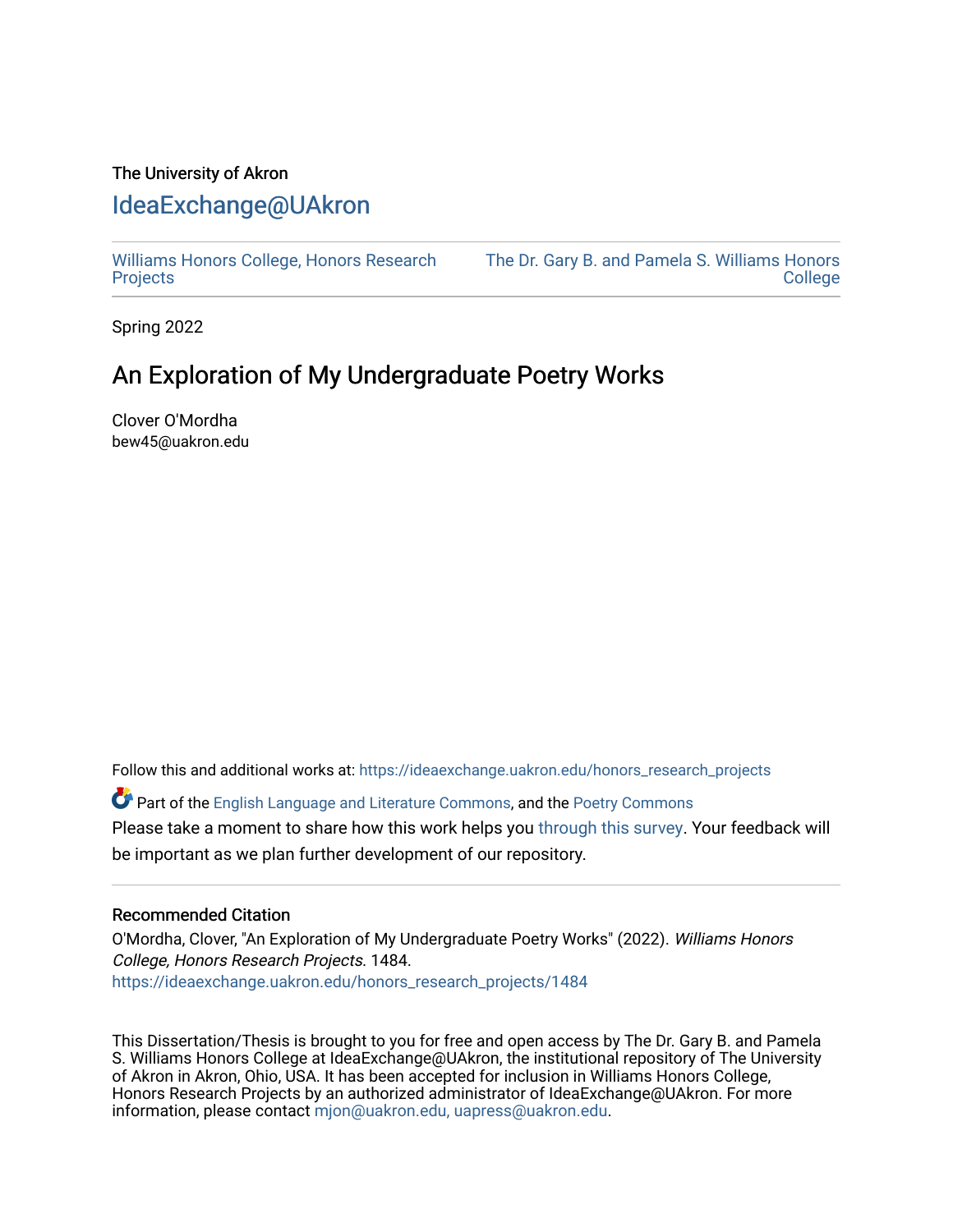An Exploration of My Undergraduate Poetry Works Clover O'Mordha The University of Akron Williams Honors College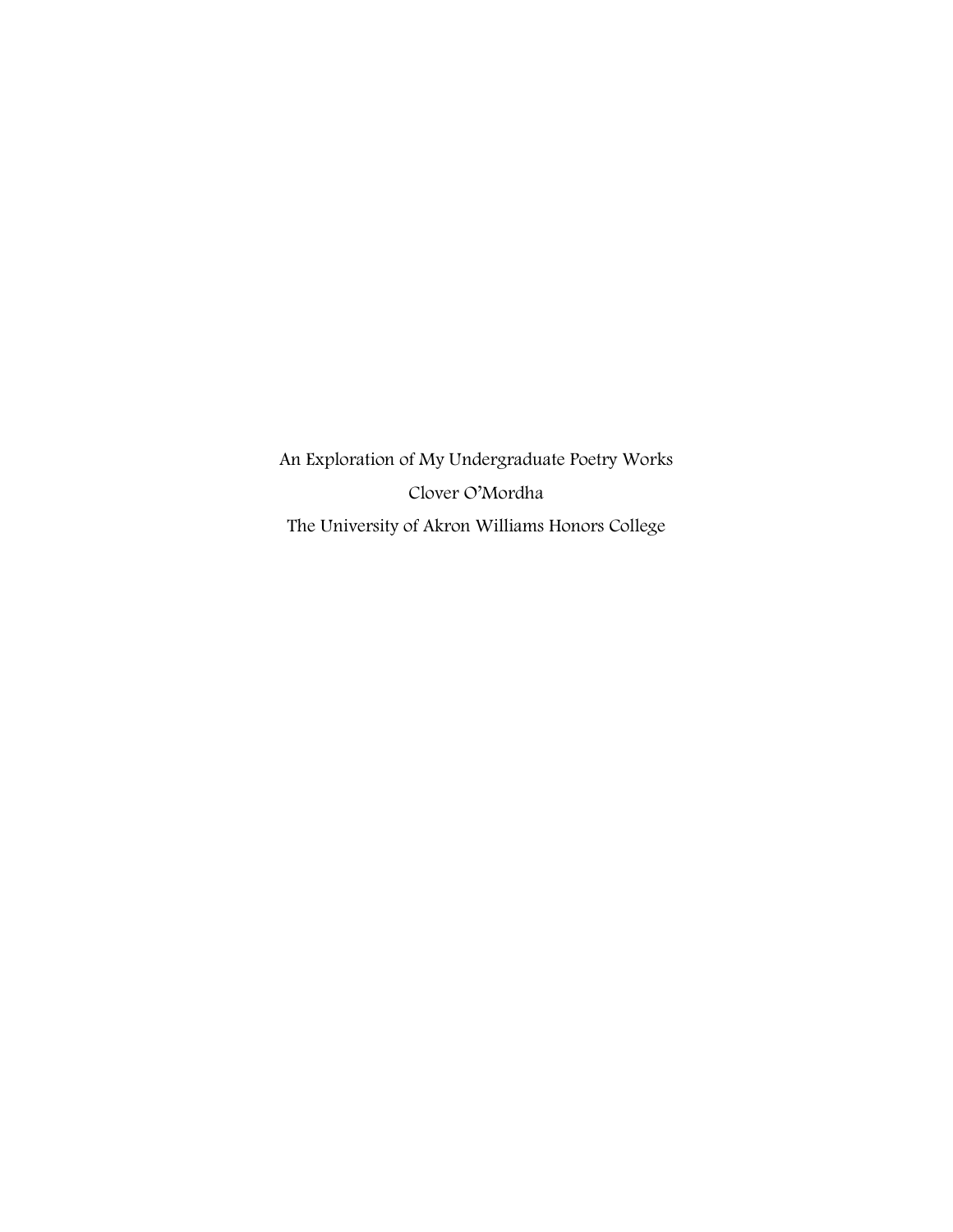Clover O'Mordha Undergraduate Poetry Portfolio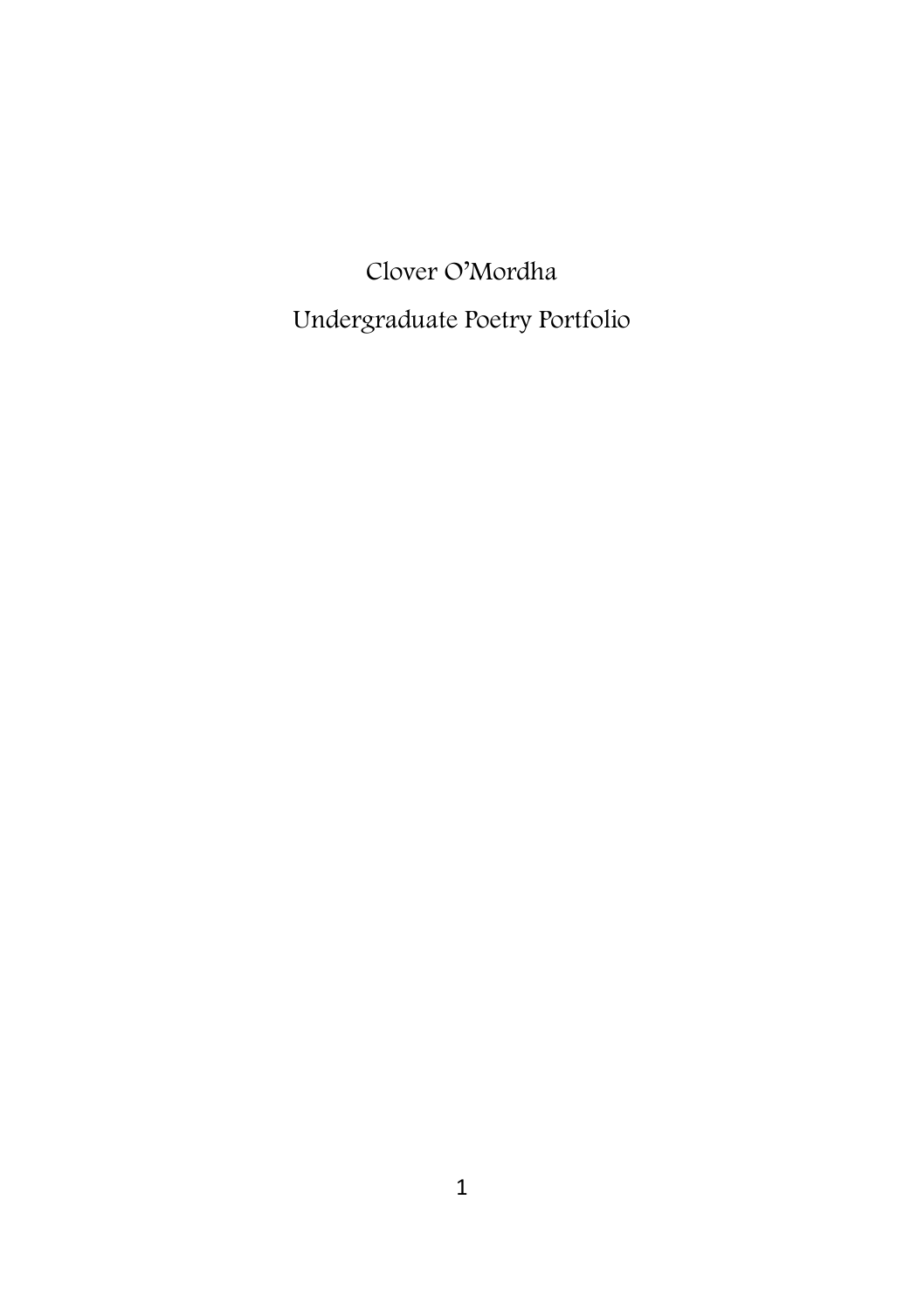#### botanical memories of nightmares and glimmering things.

shadows shake and glimmer the light sparkles like golden roses petals fluorescent, teal-green magnificently beaming, trembling

> remembering a time when the days were dark a gloom-ridden hell-scape full of hate and filth dark fires tore through the memory

beautiful little birds sing tweeting with glee no gloom or glum could dull that hum of boundless bodies in the sky

> remembering a time when you knew my name that one you know so well ancient, withering bones in catacombs slither, slip of a grime ridden tongue

time is illusionary to bushels of flowers lavender, petunia, teal-rose bunch a sage in the woods, soaring shake, glimmer, tremble

> remembering a time when blood ran thick the water of a shivering womb was no match for the coagulated iron rot twisting placental vines on the willow tree

> > \*-\*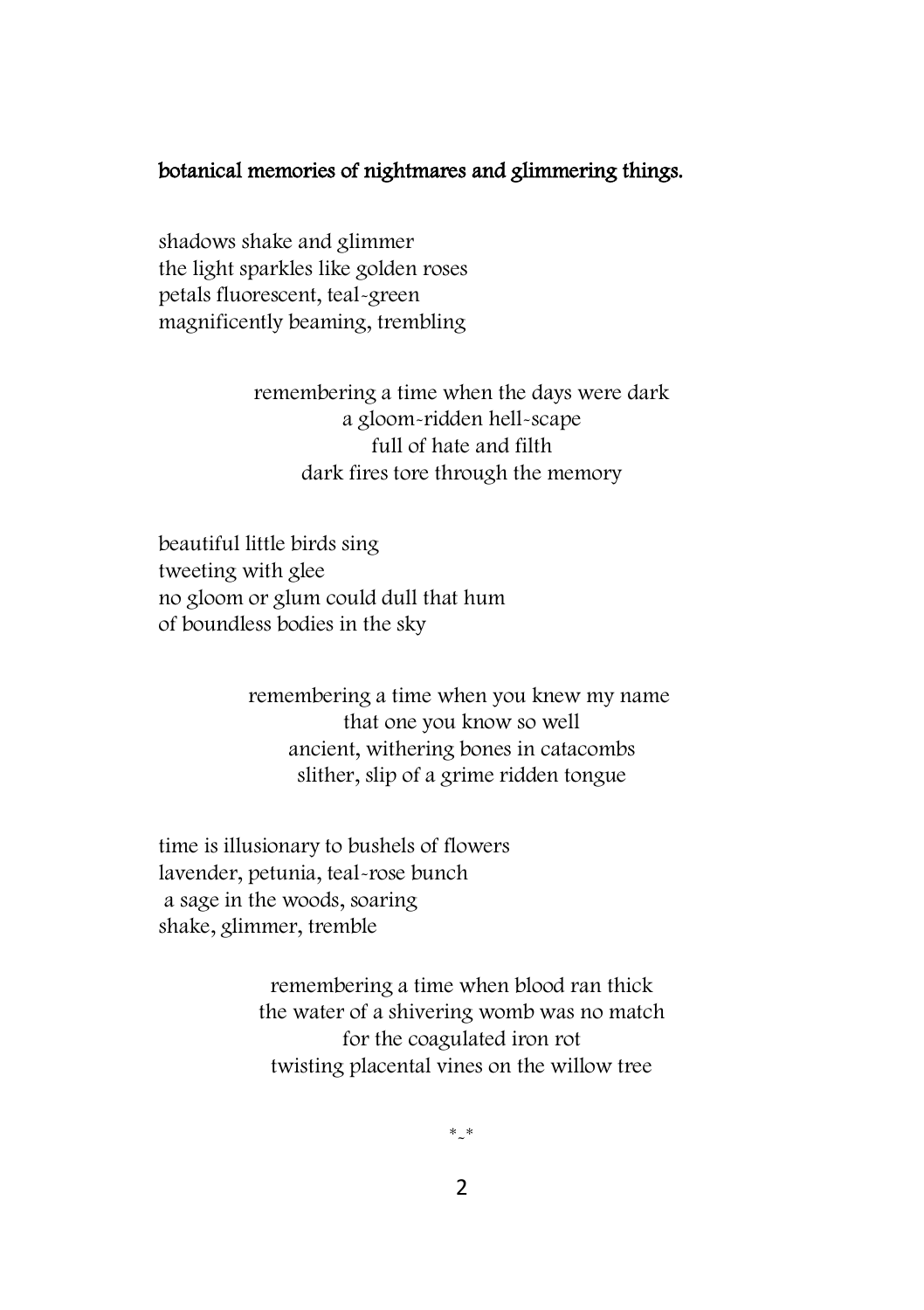the branches sprung forth and grasped arms limp, my throat rasped tongue fiery, ice-hot vagrant memory, finally caught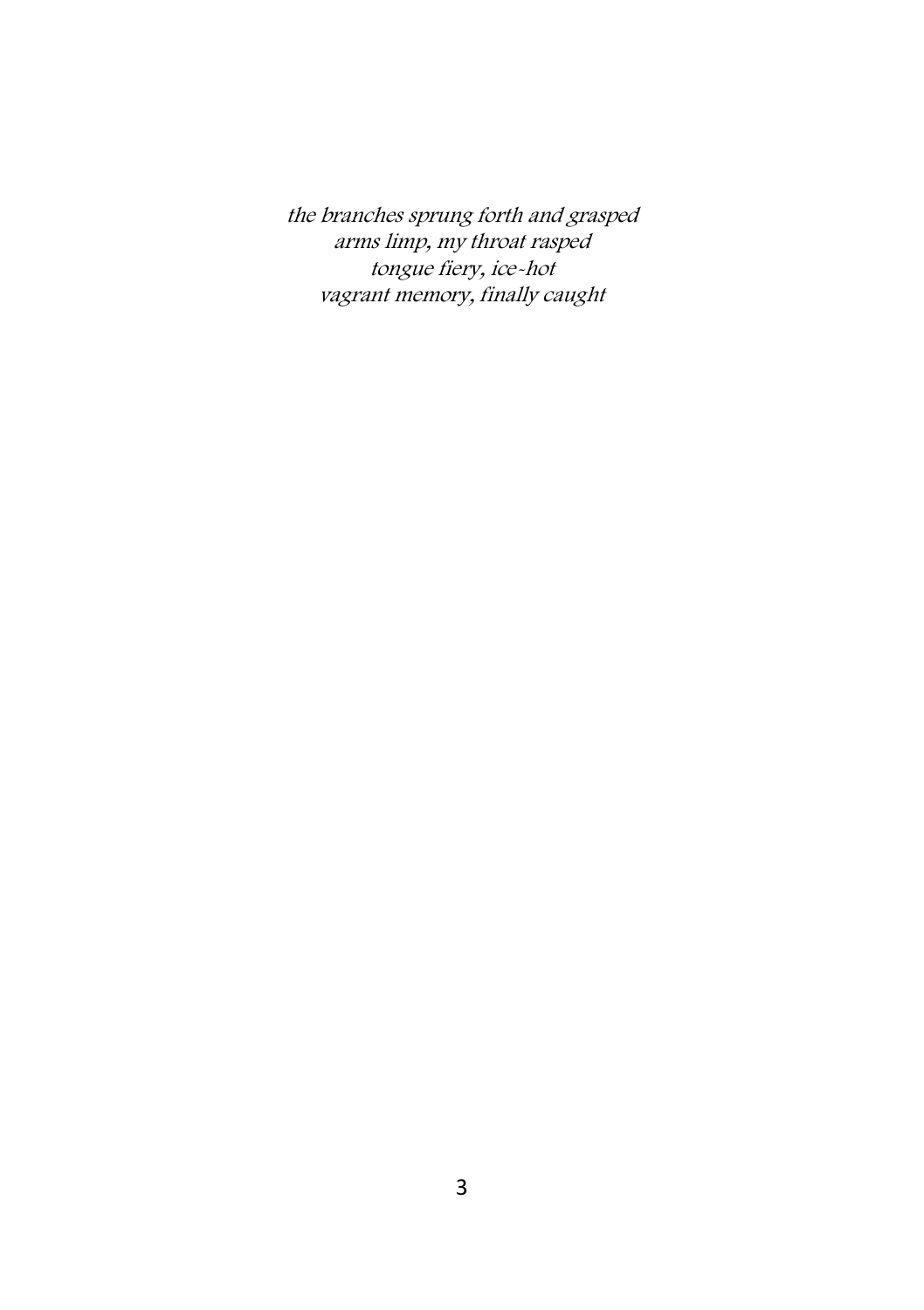## famished ocean in metropolis

video vacancy, radio static, flickering street lamps scattered pieces of broken blue eyes on asphalt roads

centennial maple, painted sidewalks, turquoise bus benches bones hiding in sewer drains slithering home

dusted furs, rocky grey lakes, rainbow oak leaf beds seafoam in lavender streets cement crumble

hiss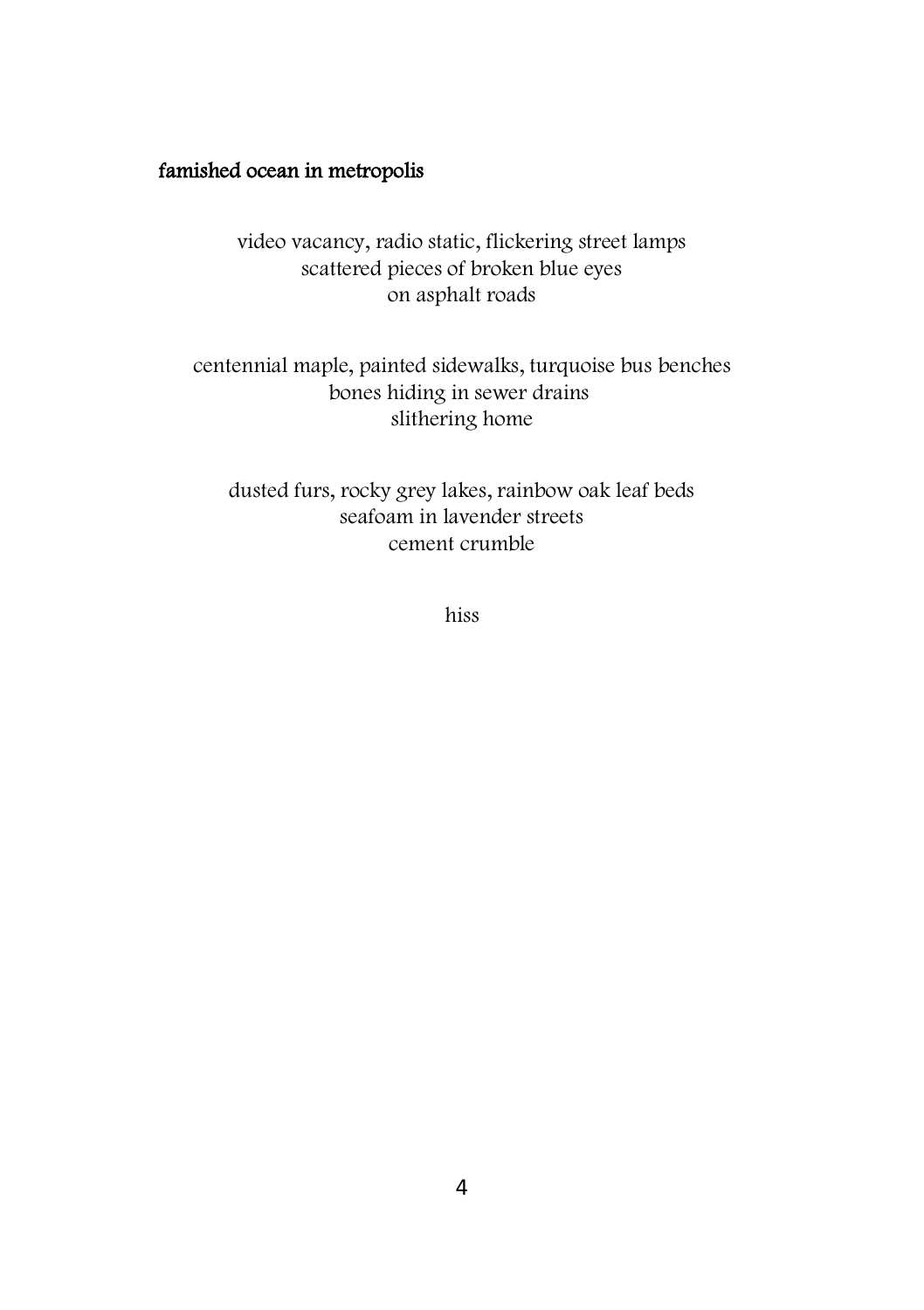## Anthophobia

fear of flowers

whistling ropes of wind bind these delicate stems sinking in crowns emerald encrusted

belladonna and adonis swinging in claws hiding in sheets of frozen sunlight

bountiful, bold flower shards surf the sky turquoise-red

poinsettia, wisteria, blackened nightshade dripping silken drops

poison clings to sunken, ancient veins latching then detaching from existence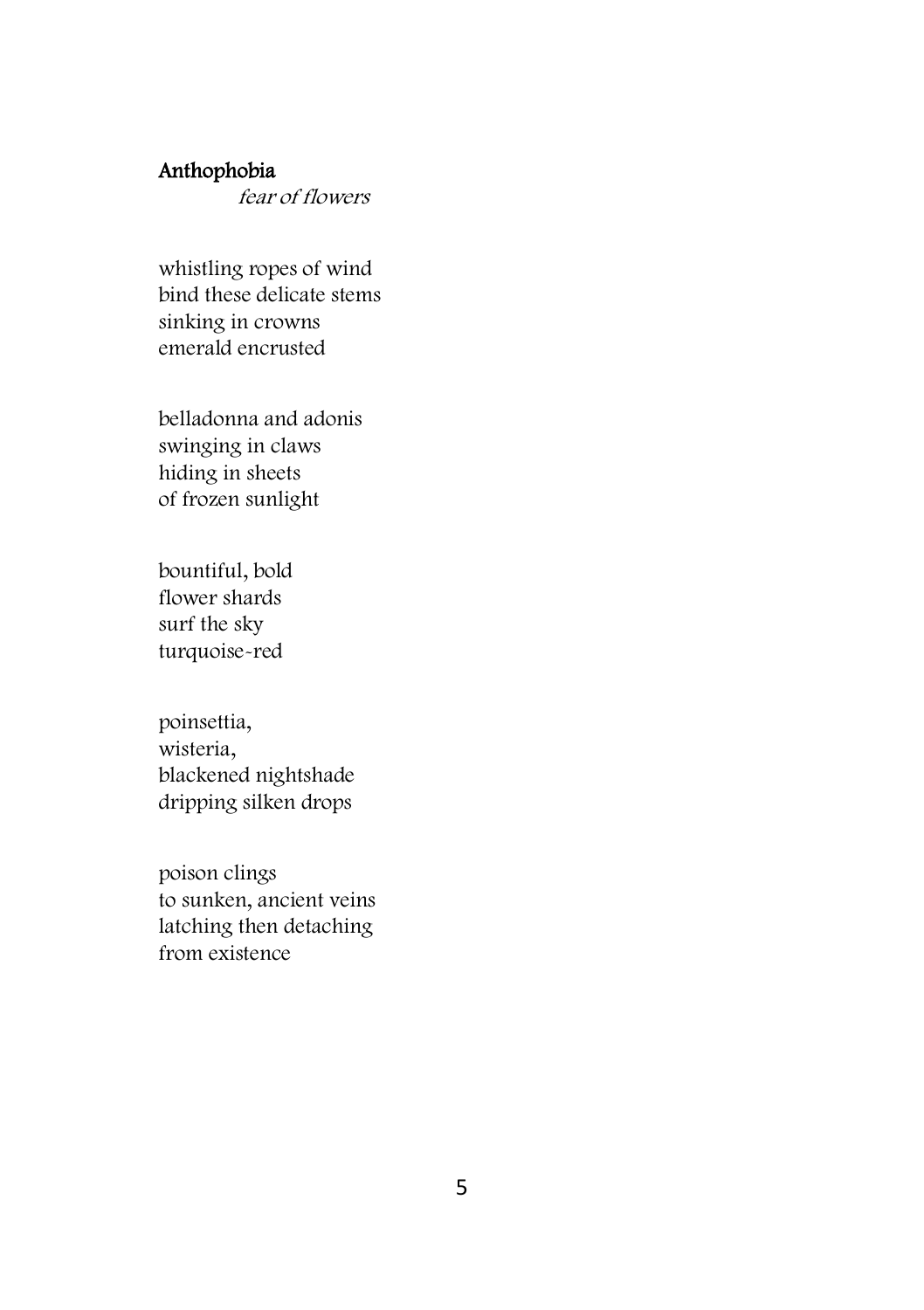## Angelite.

feathered wings pearlescent; crystalline glittering with sunken promise fluttering with sullen desire burst through to the distant sky scalloped with clouds of ember smoke in a smog of harbored memories celestial beings with terrestrial feelings shed the last trace of grace collide with sleepy surfaces cracked and placid in place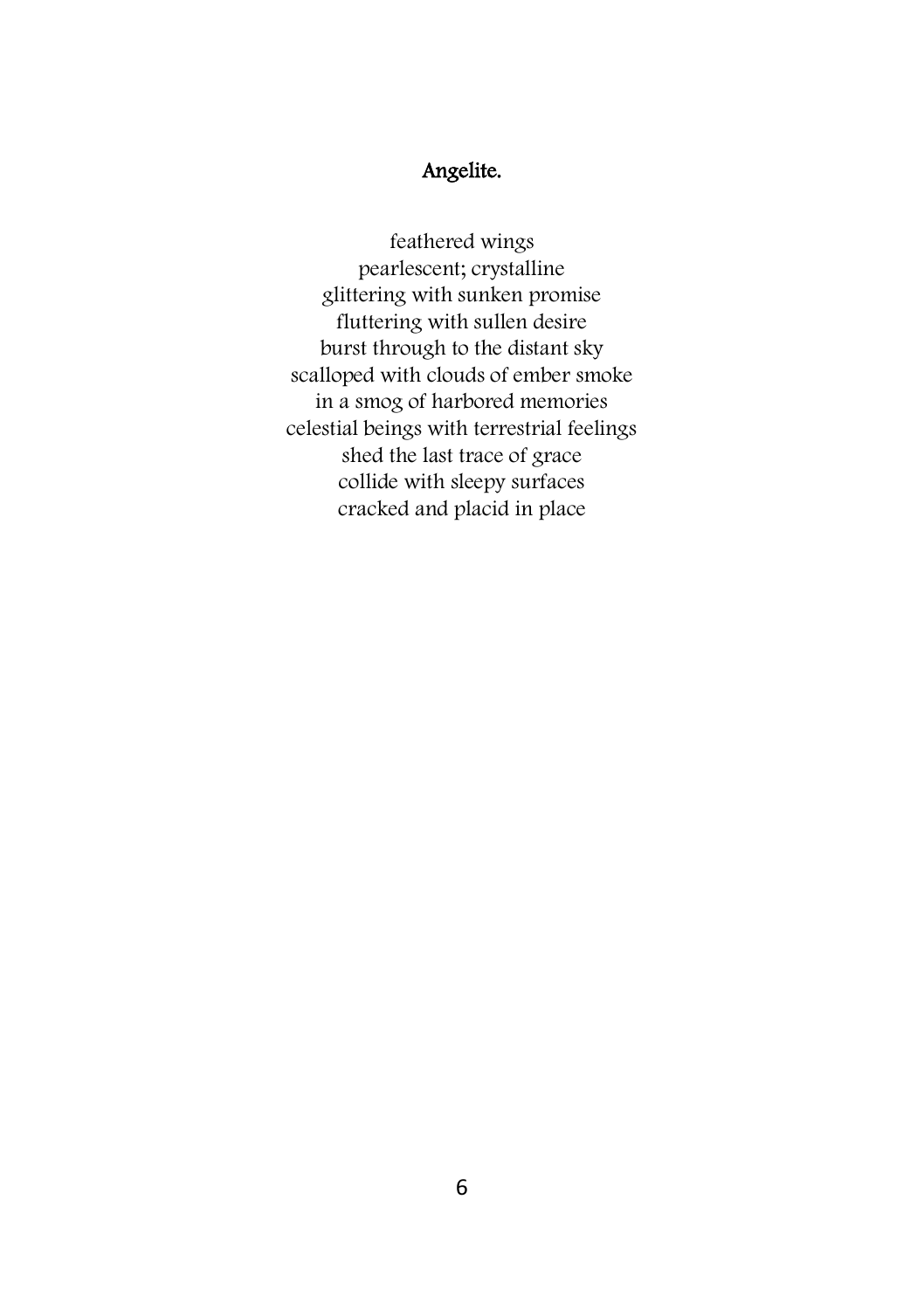## stained glass ouranos

iridescent reflections of rainbow hues--purple, green, and pale sky blue. micro-crystalline, eerie, yet decadent too. warp, swelter, and sway in the evening starlight; blazing for creatures unheard, unseen. an ecosystem, woodbound organisms skittering, squeaking, leaping from tree to blinking tree

thunder-clapping in jaded skies. cumulonimbus lining the stratosphere--a bleak square of emptiness on the scorpion red earth

showered in shaking fears--shadowed in hibiscus tea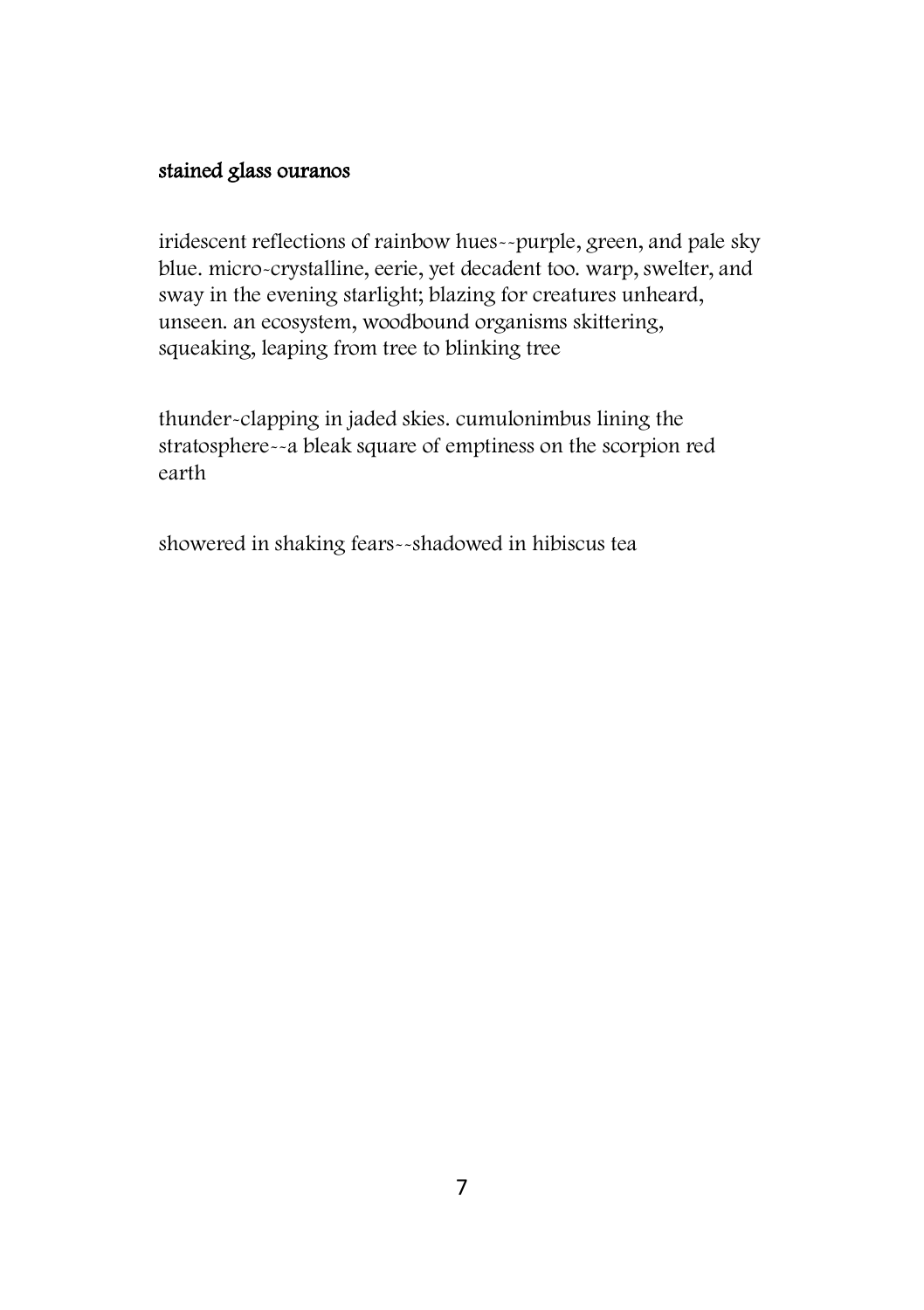## snap-dragon

glittering rocket-flame bursts from the sky candytuft clouds full of butane

your petals curl round my fingers like a child desperate, alone

snap, not now, later let out the color of your soul splatter paint my corneas

your lips pour on the counter-tops filling the room with spring the hues of your clipped wings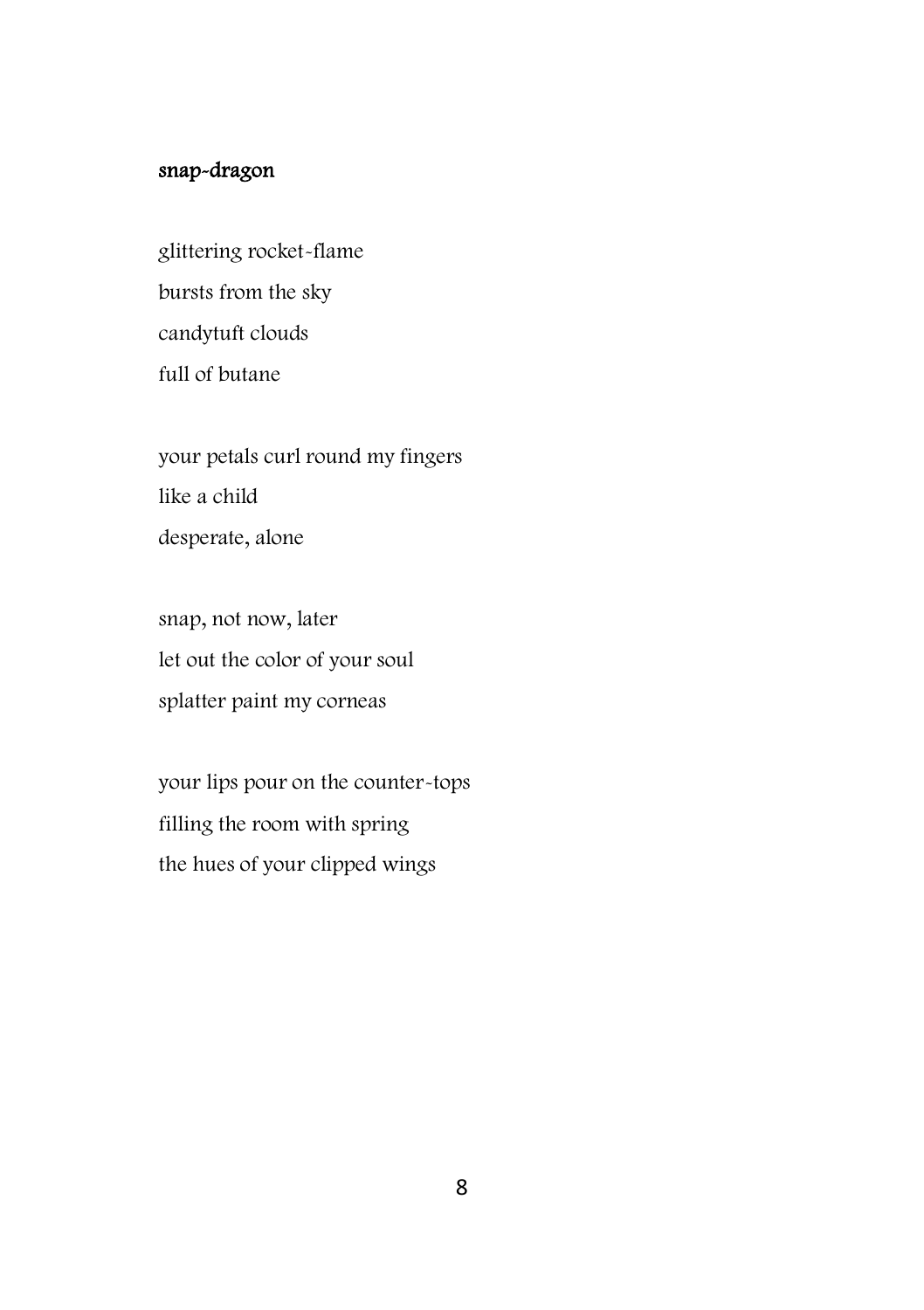## between the peaks.

the lilies of youth sparkle in the golden sun shining bright pastel in the field of whims and dreams before anxious spectators

 $\ast$ 

the pines of wisdom shrouded in the ghastly dark swaying to and fro in the forest of near-death with no one to bear witness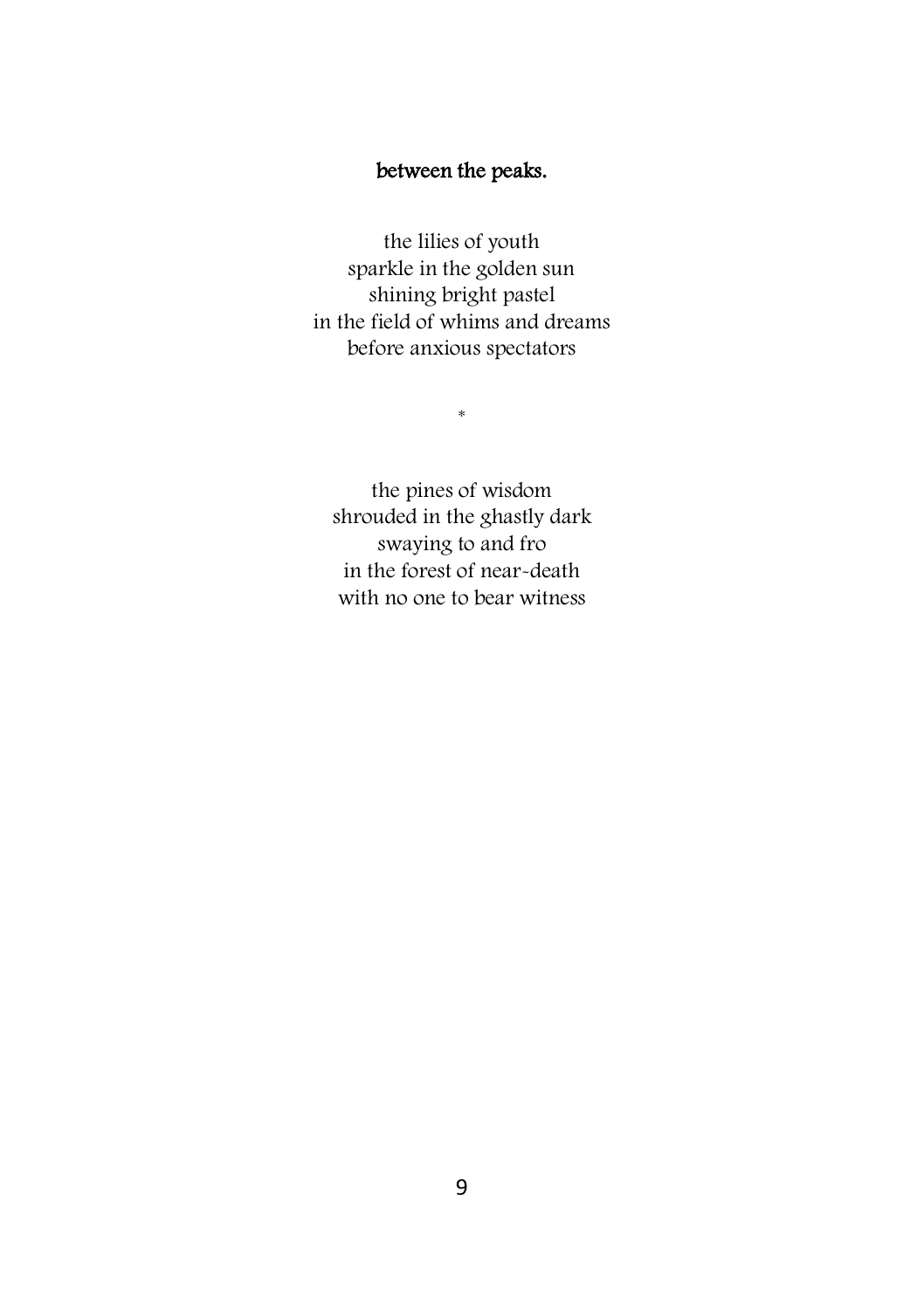## ether real

when we sink in the dirt tap into the azure of the root the daises sing like stars bursting at the twist of stems

slither your aorta around my nails the atmosphere swirls here, almost visible almost like a daydream

the vivid red of your irises blare open the sound of earth echoes in my teeth blister open, chitter, clang pus drips like ice melting the bark

sharp icicles pelt down frozen prison at my feet do we exist? truly? in the dead heat of winter?

my lungs don't work, not anymore not when you sing like that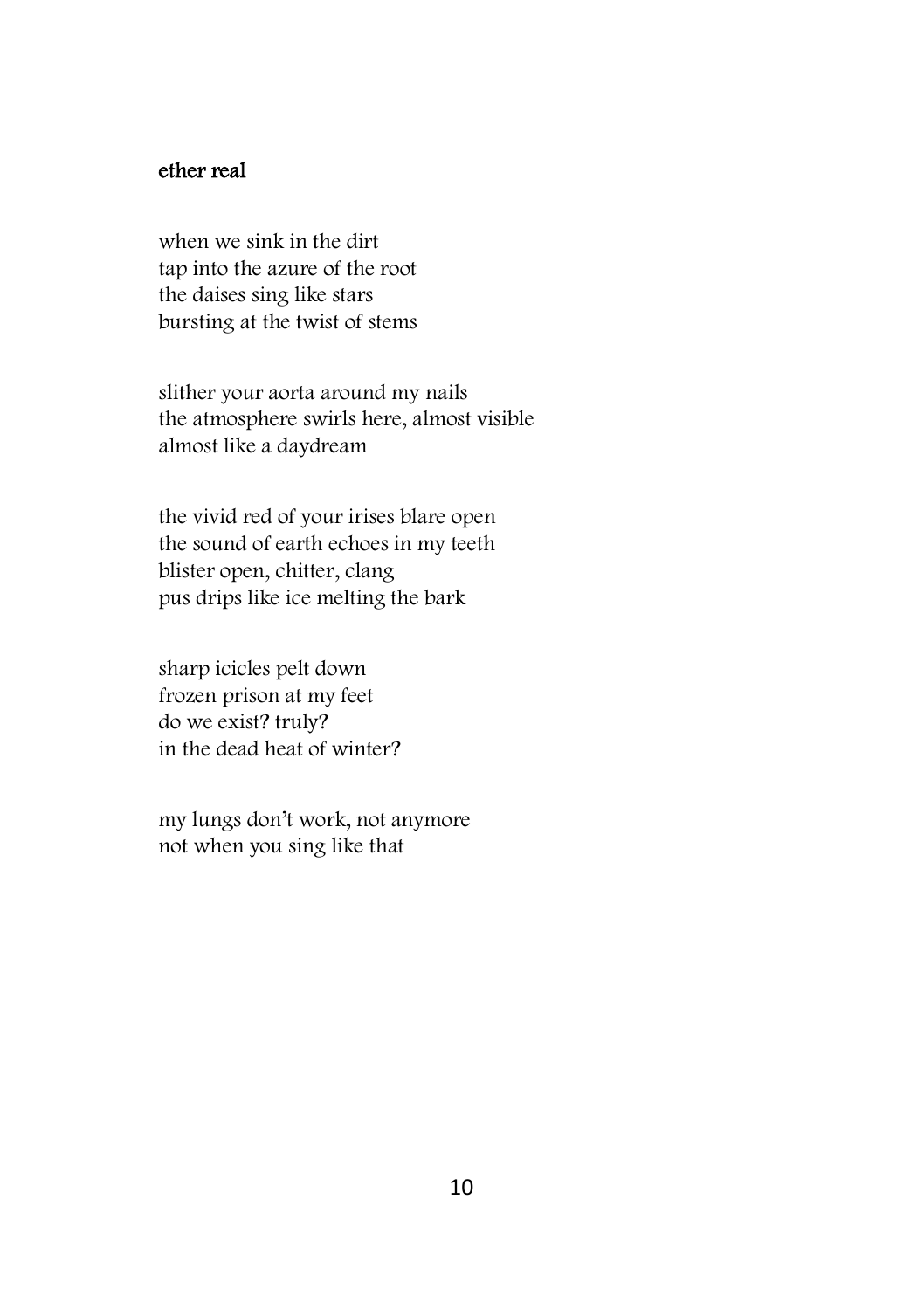#### Osiris called me tuesday morning

The Nile flooded again rolling fertile water coated the silt capturing the divine in the mundane

I need him to send me my shroud and ask him a question: can you desecrate me, please?

My body not unmarked by the mumification stripes of blackened bandages on my eyelids take away the rigor of my mortality sprawled on the concrete

How exquisite can a ghost-encrusted, lily-coated, acid-ridden, forbiddingly hideous iteration of a carcass even be?

Impure and drenched in embalming fluid smelling of clove and cardamom

I've dismembered again just like last Tuesday, and the one before take communion on my ligaments tender and supple and ripe

A sweet liquid pours from parted lips flows to the river Lethe primordial, the essence of heresy

The eternal inferno of chaos roars my bones shiver under the crushing weight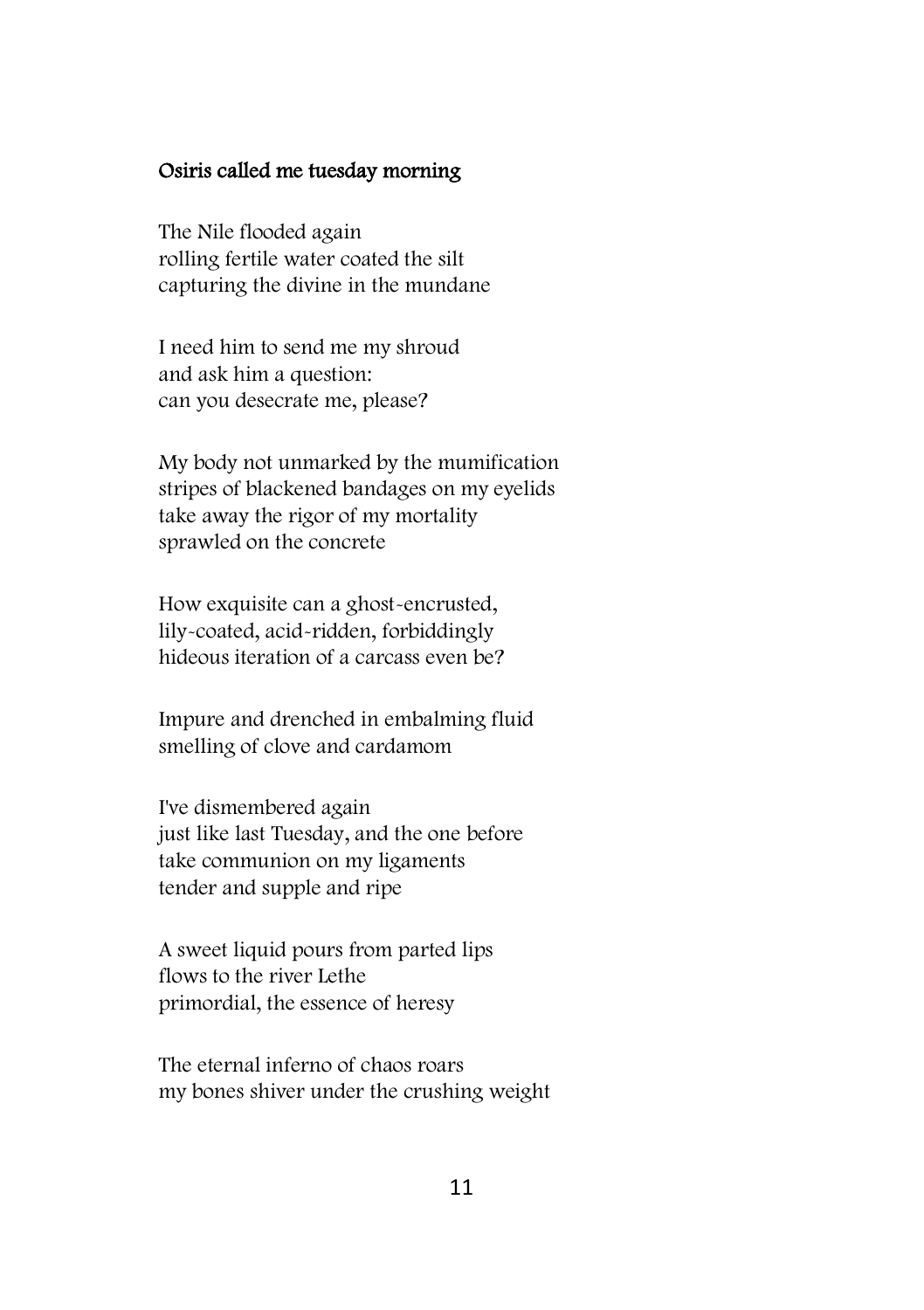#### The Last Lover

#### お露

My love, my wilderness--I'll join you when night falls, lie with you when the moon rises, leave as the first signs of light peak between the trees. Interlace your body, lovely branches, with my bones, peony lantern, gravestone cracked and moldering with age. Hang your charms. Banish me if you must. Curse me, keep me from you. Cover your ears and hear not my ghastly voice. But it will not last. Stumble, meet me at the cemetery, vague dew upon the sighing grass. Join your corpse with my lovely bones and rest here. Intwine your corpse with mine among the wistful dead longing for touch.

#### お菊

He loves me, I love him not. A soldier, Valiant Samurai, cannot catch my eye. You like tricks, mean tricks. Humble servant girl at the will of her master. "One, Two, Three, Four, Five, Six, Seven, Eight, Nine...no Ten." Where is Ten? Where have you hidden our precious, priceless, prudent prize? Forgive me, cast away my mistake, at the price of being a flower. Golden chrysanthemum blooming from the earth. Twinkling in the moon's light. I am a flower, but not for you. Never for you. Beat me, drown me, cast me down the well, and I will return each night to torment you. A shriek, blood-curdling screams, and an endless search for Ten.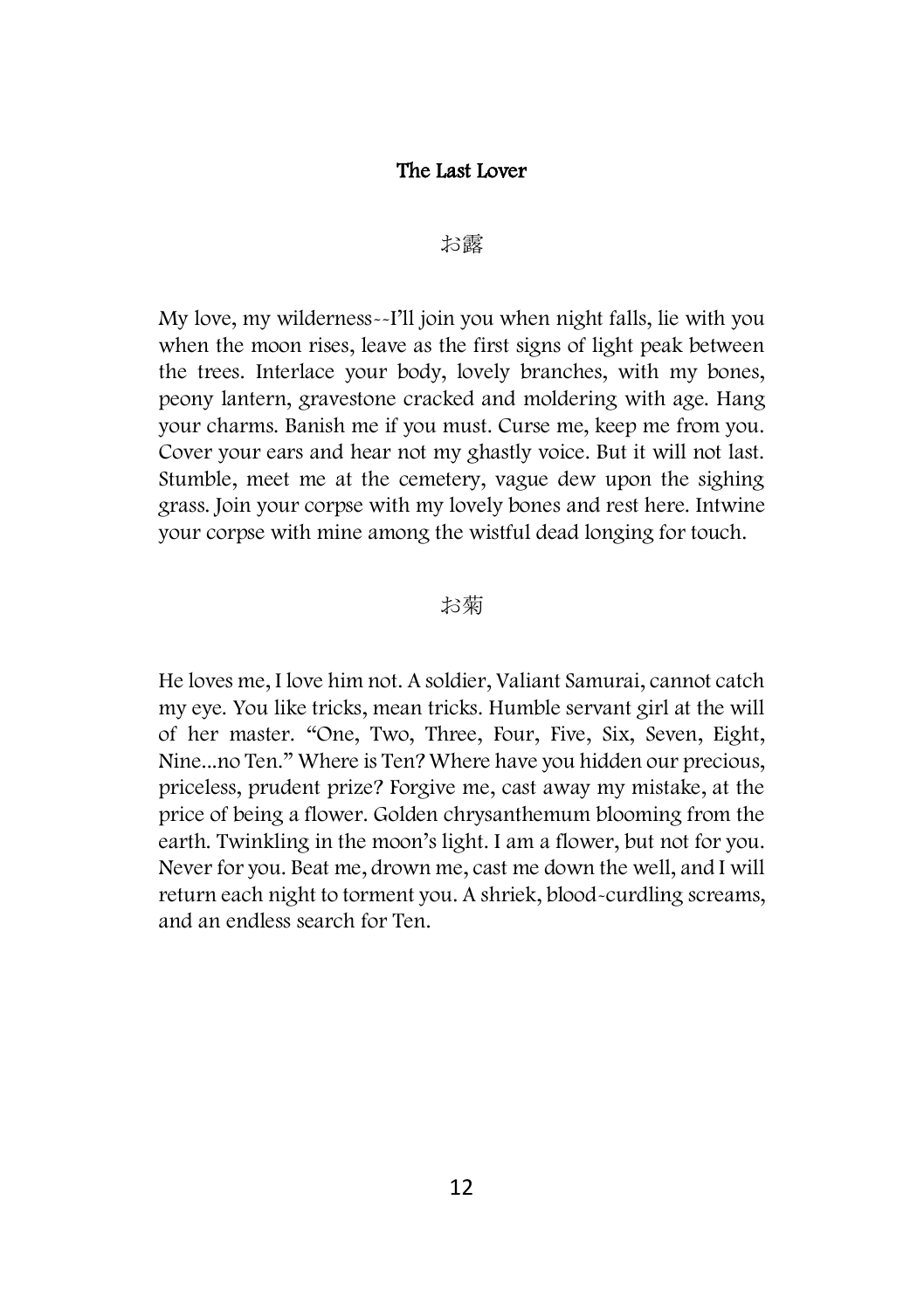It is not for me, for you, this union of disparate souls. We gathered, created, and ended many times. I am sick now, of so much. Hurt me, curse me, cheat me, Violent Samurai. Cast aside you're beloved whom you never beloved. It was mutual--promise. Scar me, hate me, poison me, Violent Samurai. My reflection, it haunts me, a reminder of you who taunts me. I might have to die--promise. My ruined face, my terrible voice, croaking and creaking and breaking down your new life. Your new wife lay dead and your old one, nightmarish, is with you forever.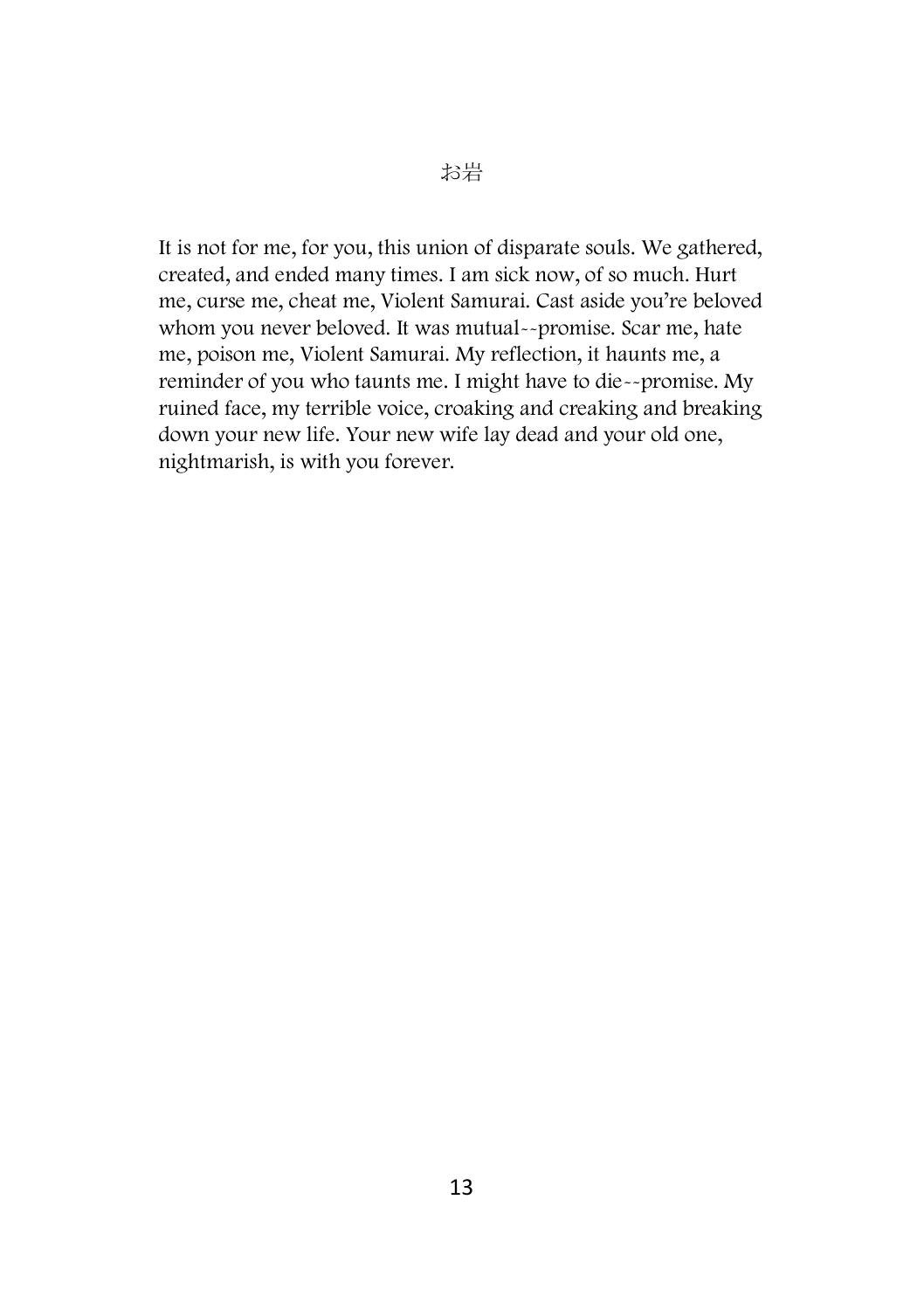#### capital city.

it bears down on our backs a shimmering vacancy on asphalt roads glistening with a light mist of acid rain

it shows us what it means to be alive through that neon glow: to be a nothing-something, to have a body, no stream of consciousness, no stream of symphony through veins

to exist as a twilight peeking between the rustle of leaves and the shadow of heavy fog—or is that smoke? I guess you will never know

but to know how these rows of concrete crack and crumble; watching them sink awaiting their delirious downfall grinning

and you are always so bright in the pitch-dark of night

that spark of engine revving that lights the palace on fire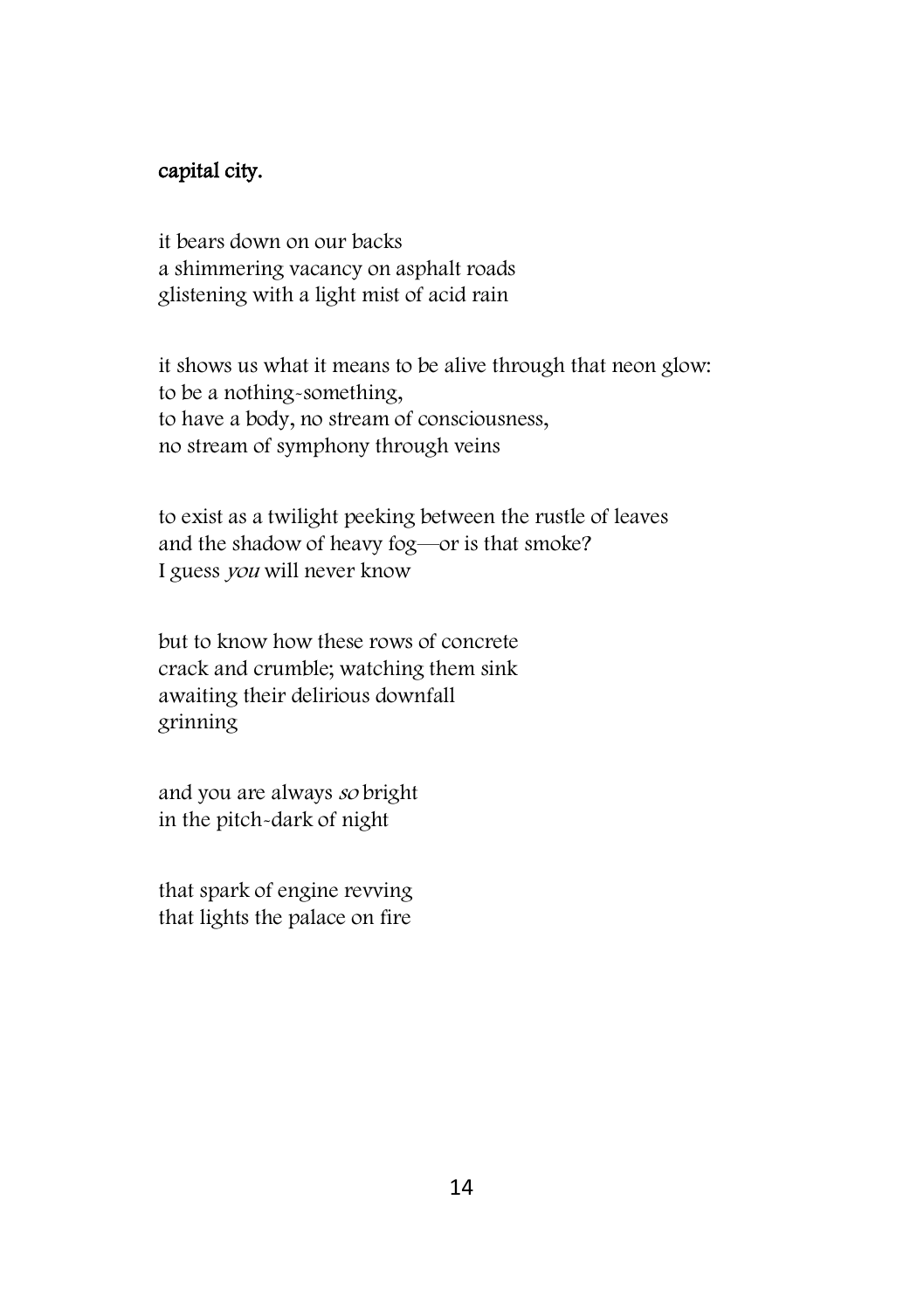### gild my ivory-tinted bones in script jasper

etch, until a hint of hyacinth peeks through elongate tendons like rubber bands play a song on my teeth your voice echoes in my empty vessel

isn't it nostalgic? how desolate can a corpse be? this liminal space between reality and me salmon-pink, sapphire-blue, ivory-white a ripe, heavenly visage on the concrete

a flicker of blue-green flame in my eyelids the keeper of dandelion stems line my hems with the proverbial mud of my youth wormwood casket, the celestial coursing through veins

i want to sway on an ocean of petrolatum make me shine again like I never did heels chaffed, palms calloused, temples bruised shattered cranium in my cereal bowl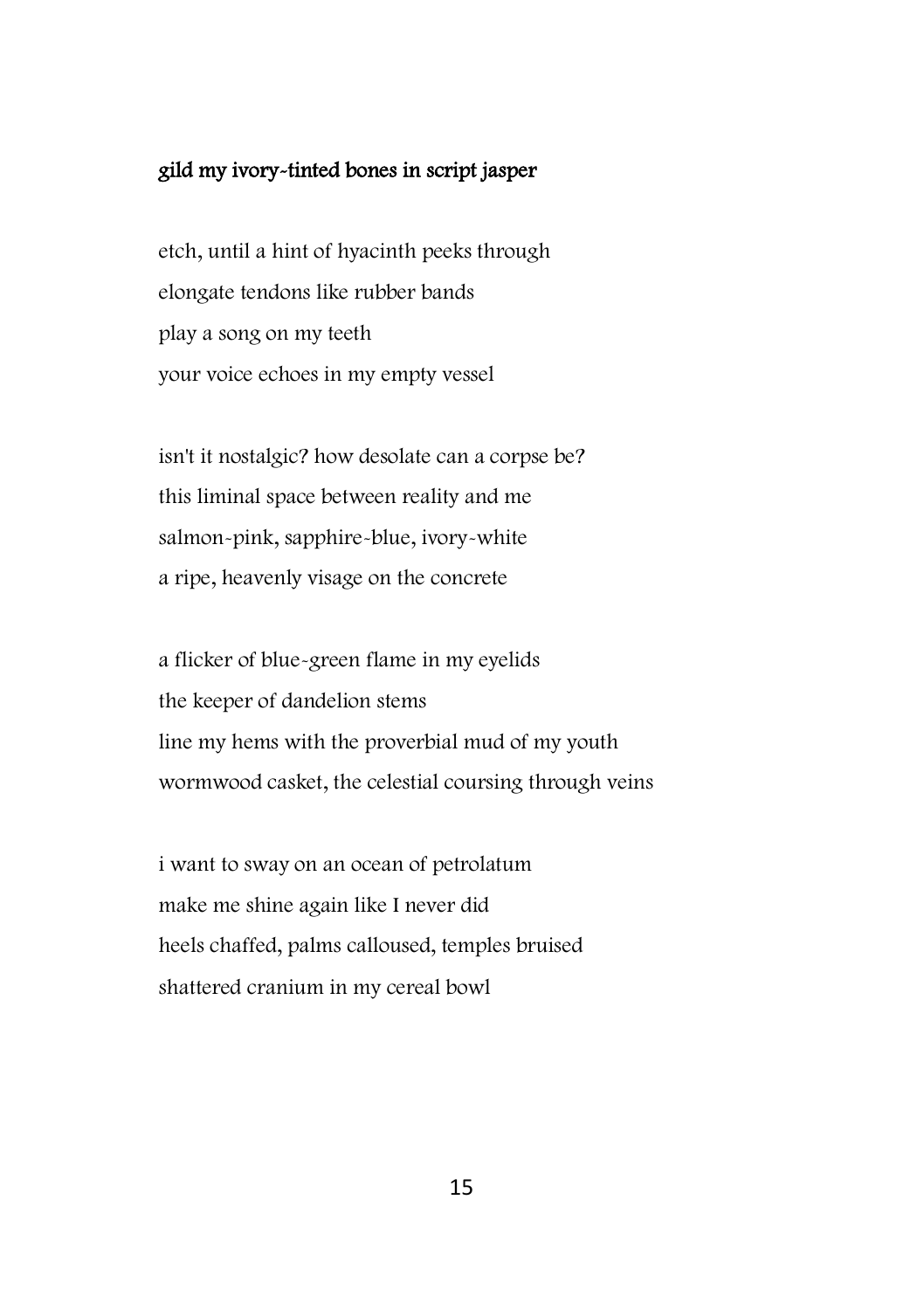slither away to a cascading desert dry patches in the marrow, hollow cacti on the sand that dead thing over there peers eye sockets covered in decayed flesh—hungry

i wonder what it's like to be a starving corpse clinging to that last semblance of life: the unmistakable gnaw of hunger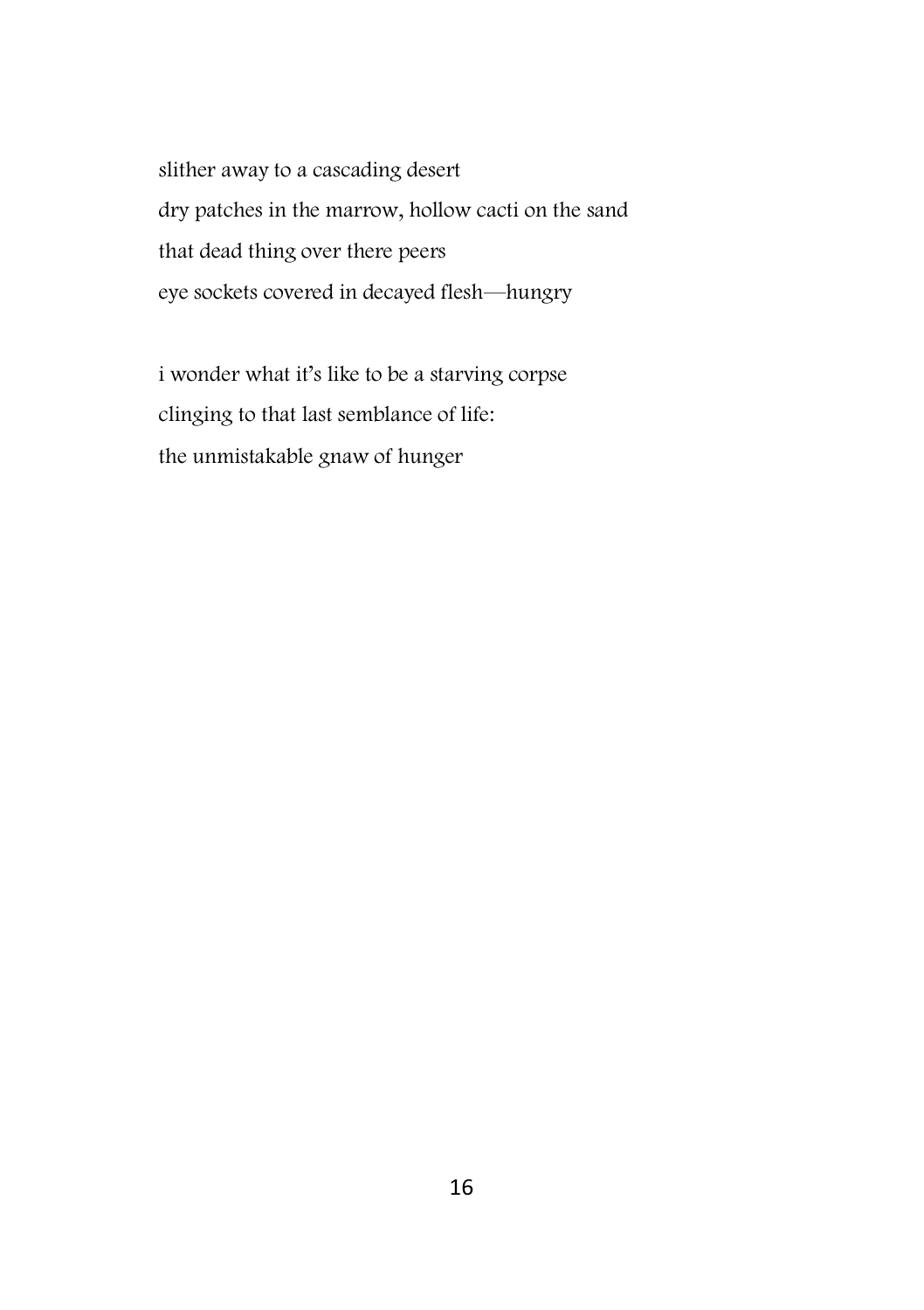## it involves a fire.

the chill of the steel bench metal cold with night

shooting through my spine rippling and bending

arching, singed black feet tapping

crafting small earthquakes at the tips of these toes

tiny and tremendous cracking earth

tearing through magma the manticorean beast

furious fangs piercing through bedrock it never came, but it never went

no flame on flesh no lava on leather

it involves a fire yes, a raging one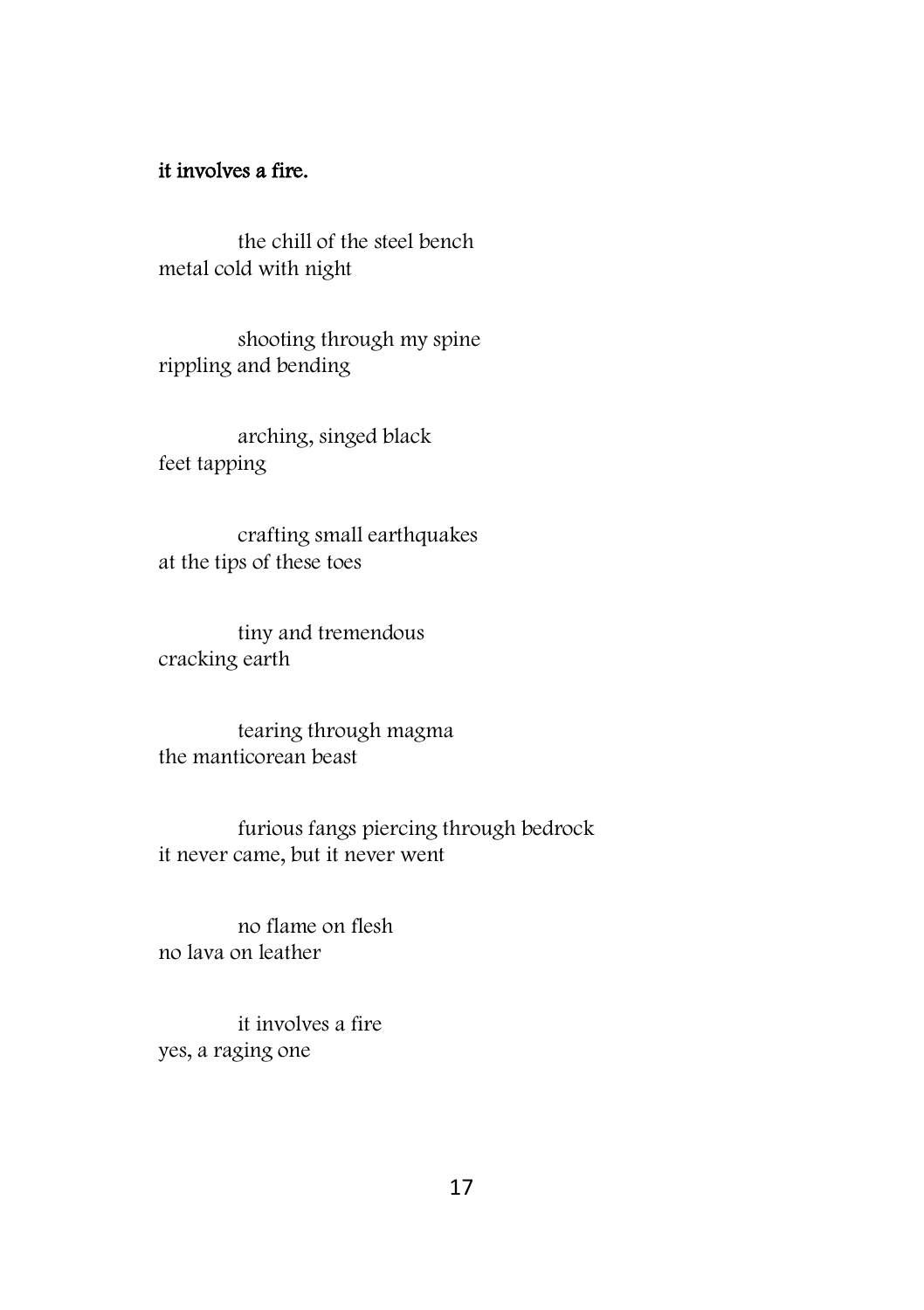hidden deep, carefully careless maybe flames exist

even within these toes that tap or these hands that write

or this mind that guides me unseen, unheard

imperceptible, possible but painfully hot.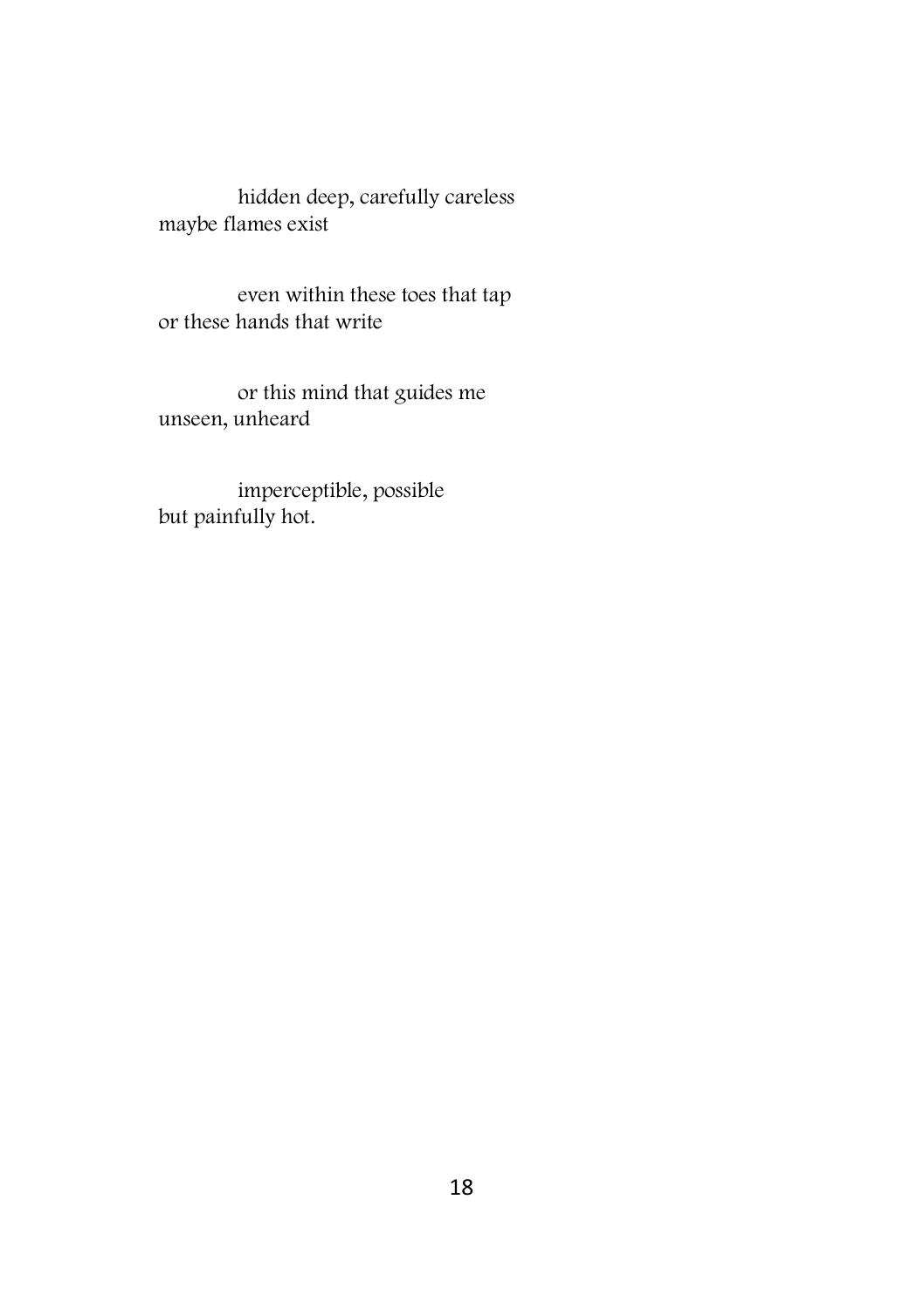#### Red Moss on The Carcass

On Fear Street: 1994

slender palms caress tender muscle drawn taut heartstrings plucked strumming a somber lullaby

through skittering blades we fly through the moon core nails screech on exposed flesh lungs blister in the exploding heat

neat rows of hopes collapsing in violent thunderclaps washing over the forest in rays of golden blood

ichor dripping languid feasting on swollen fingers ambrosia for the gods desolate worm food

 stumble while you tread grasping wicked skeletal hands plunge through the earth hold close the hidden realm

caught in the trap secret order of the world buzzing in the trees hissing of the rat

soul unspared wrath unhindered on moonlit nights leaves lie dead on forest floors violets unfurled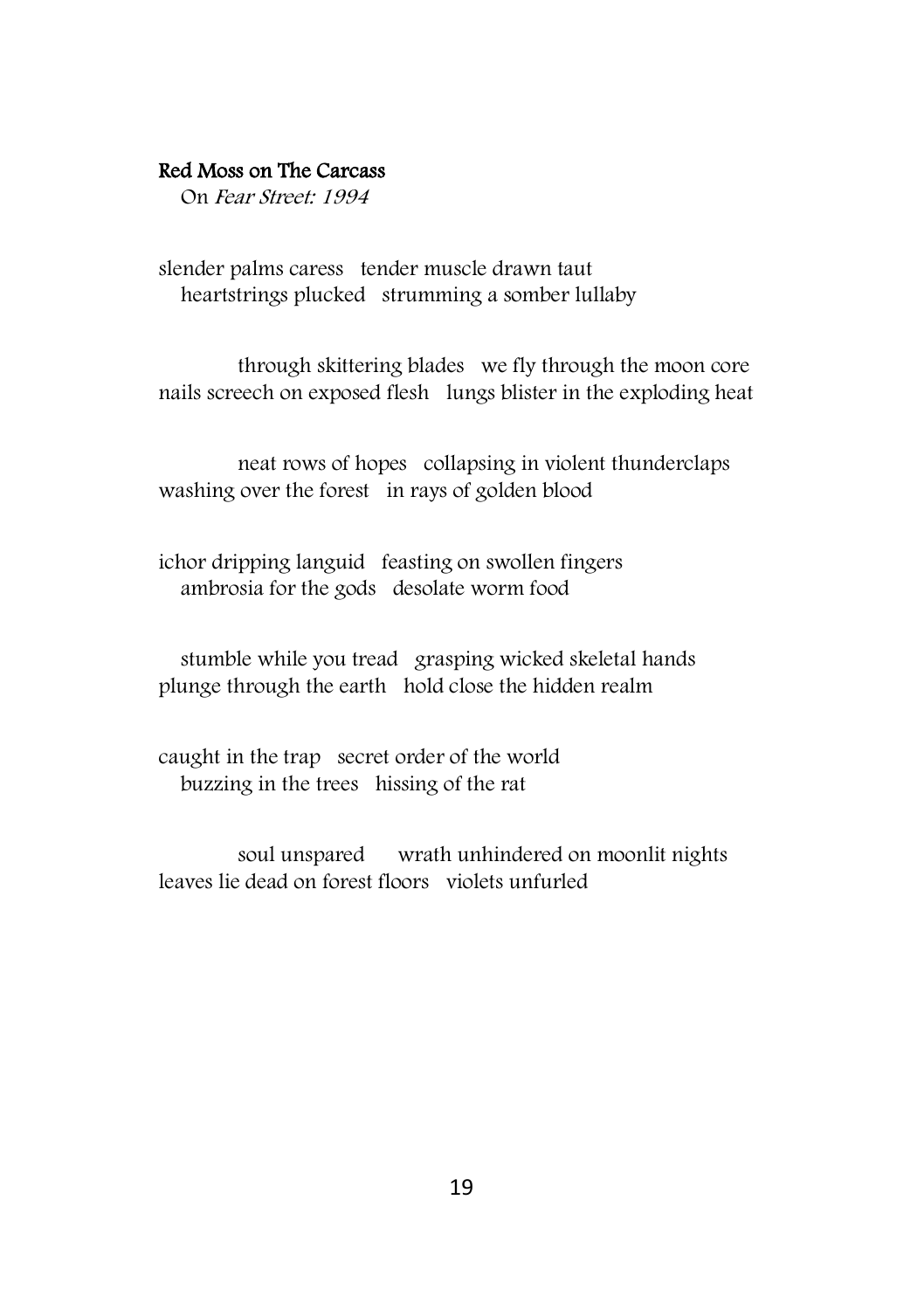## Proserpina.

as she lays in the gardens of pluto slipping between rising grass blades pomegranate seeds slip from supple lips dripping the sweet nectar of innocence it smells of flowers and crisp cool air rocks form structures beautiful and unseen white linen hems gracing the warm ground the girl dances and sways to the sound his heart beats for that precious golden hair the sparkle of sweat on her smooth thighs inhales the lovely, languid scent of sacred roses laid upon the chest

those gardens of bodies dead, decaying bruised and broken that nectar, that curse rotting, burning flesh corpses piled high fire, and more fire agonizing screams ropes and ropes set the flesh alight sizzle, pop, hiss charred bone-white

20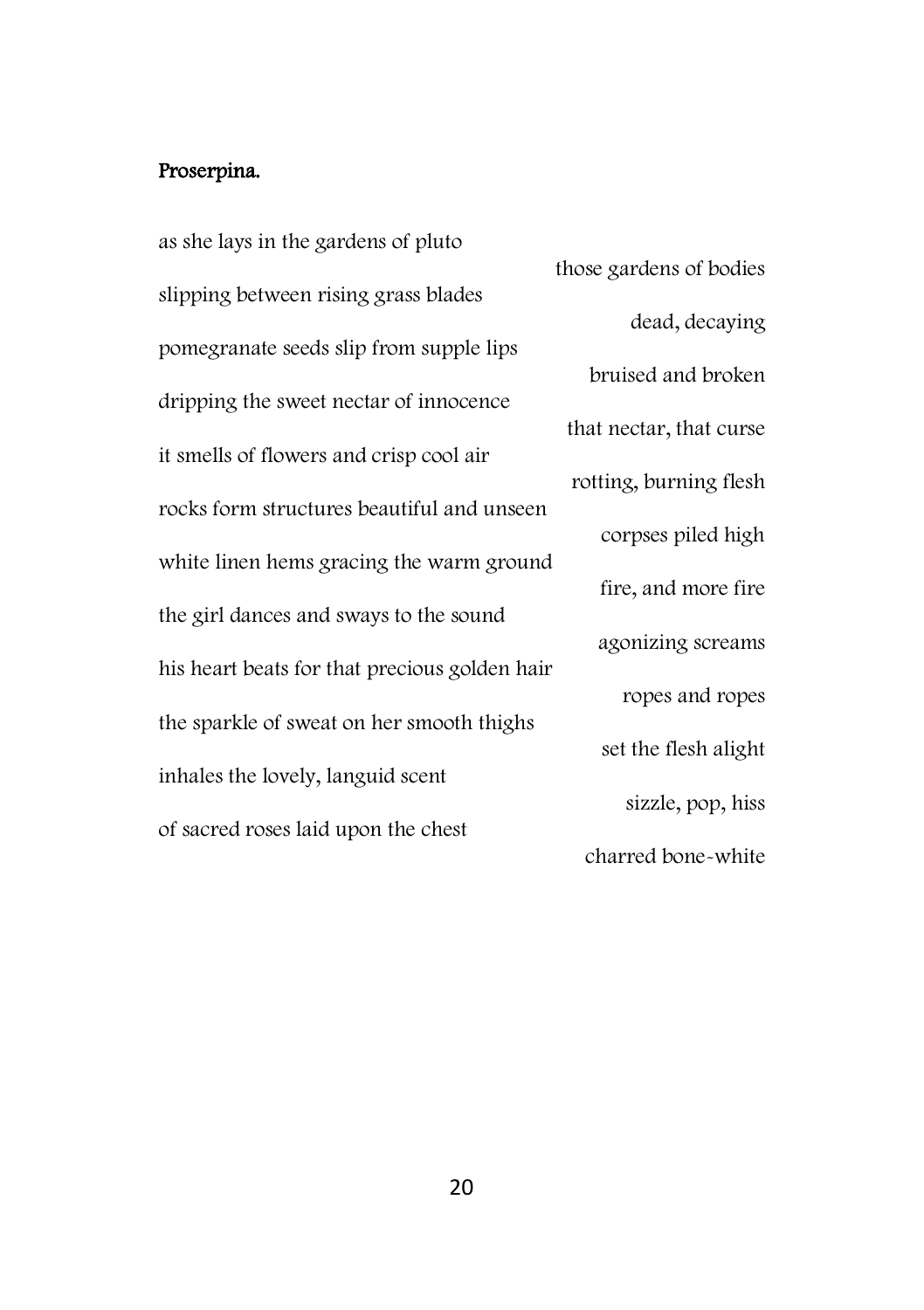## blood on the altar

silken stones and shining beams, moonlight sheets on rusty chains

a glowing orb of red in blackened gloomy skies ripe and shimmering

trickle, splash flowing deeply, sultry scales snake the barren throat

flashing silver glints hits a crawling moonbeam splintering

in sight, iridescence trapezoidal archangel fluttering alight

inhale that earthly scent ropes of velvet draped upon the altar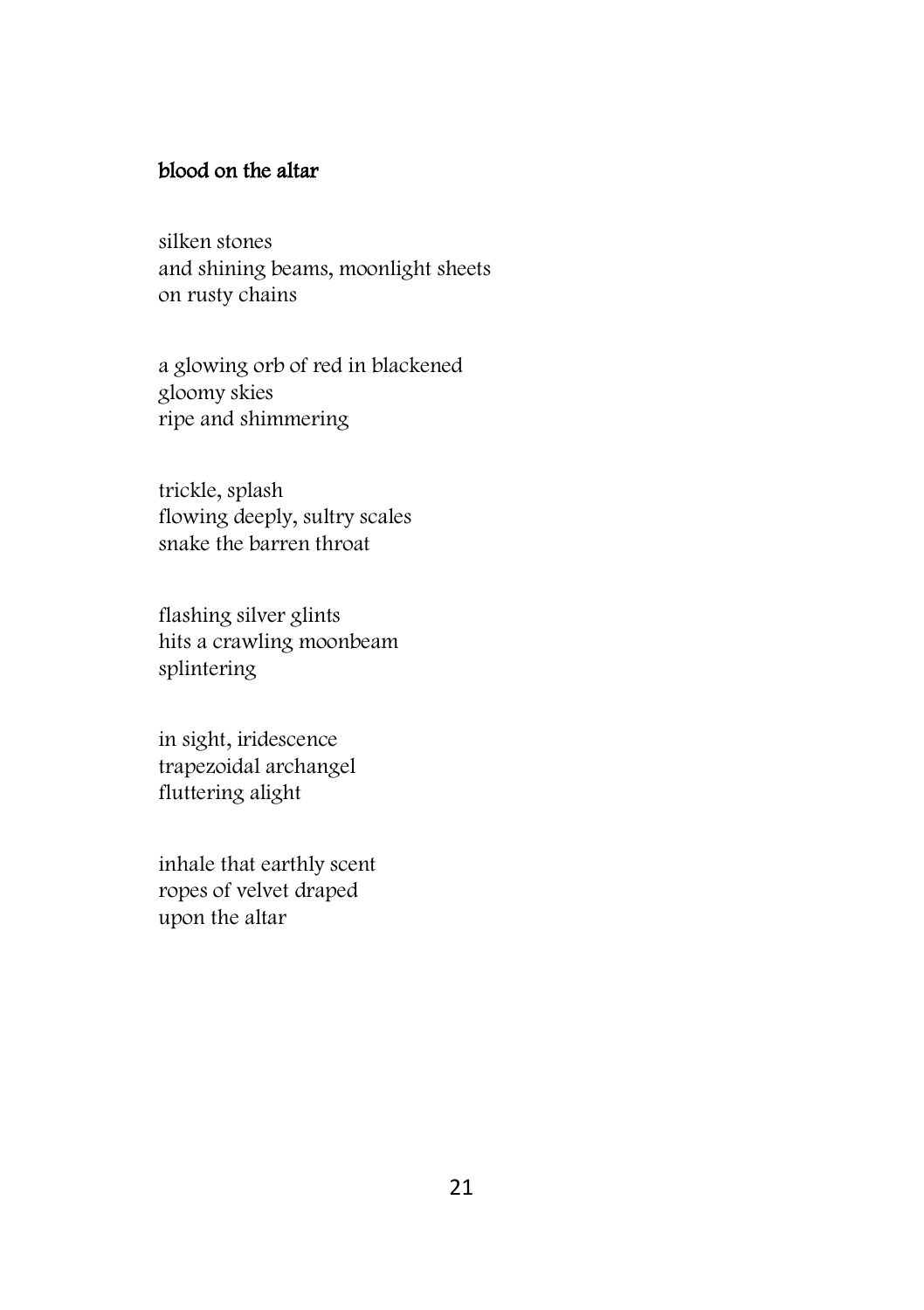#### The Fire Of Chaos.

#### in the beginning, there was a path.

my bare feet scratch against fallen rose thorns, blood littering the ground below—stained brown-red. dead leaves fall like boomerangs around my wandering eyes and branches pierce my fiercely barren flesh. I can not see anything other than green and the indigo-black of the empty, silent, sensuous skies. my rapidly emptying veins still pulsate, and mahogany blood drips, coagulates on bruised nail beds. they form pearls of cherry red, shining, blistering, in glistening shapes on precious lavender bushels, sheared and speared with bone.

#### somewhere in the middle, there was a thought.

this labyrinth, bend and twist of endless corridors, bursting through open moors, wade in marshes—yellow-blue. foresee all that one can in this ceremonious and sanguis land. hold memorial for the ragged and ruthlessly dead upon the forsaken earth. rest your weary head, close those sullen eyes, there upon the quaking earth, stones shivering, crack. wolves howl, sonorous and bleak, these trees bowing under cosmic weight. in rising pandemonium, all souls shout—a swirling of smoke and shrinking sanity collide in rhythmic beats. the dead lie still, the living pause too, organs paralyzed, sanctified, in the frozen, vacuous fire of chaos.

#### in the end, there was a pit.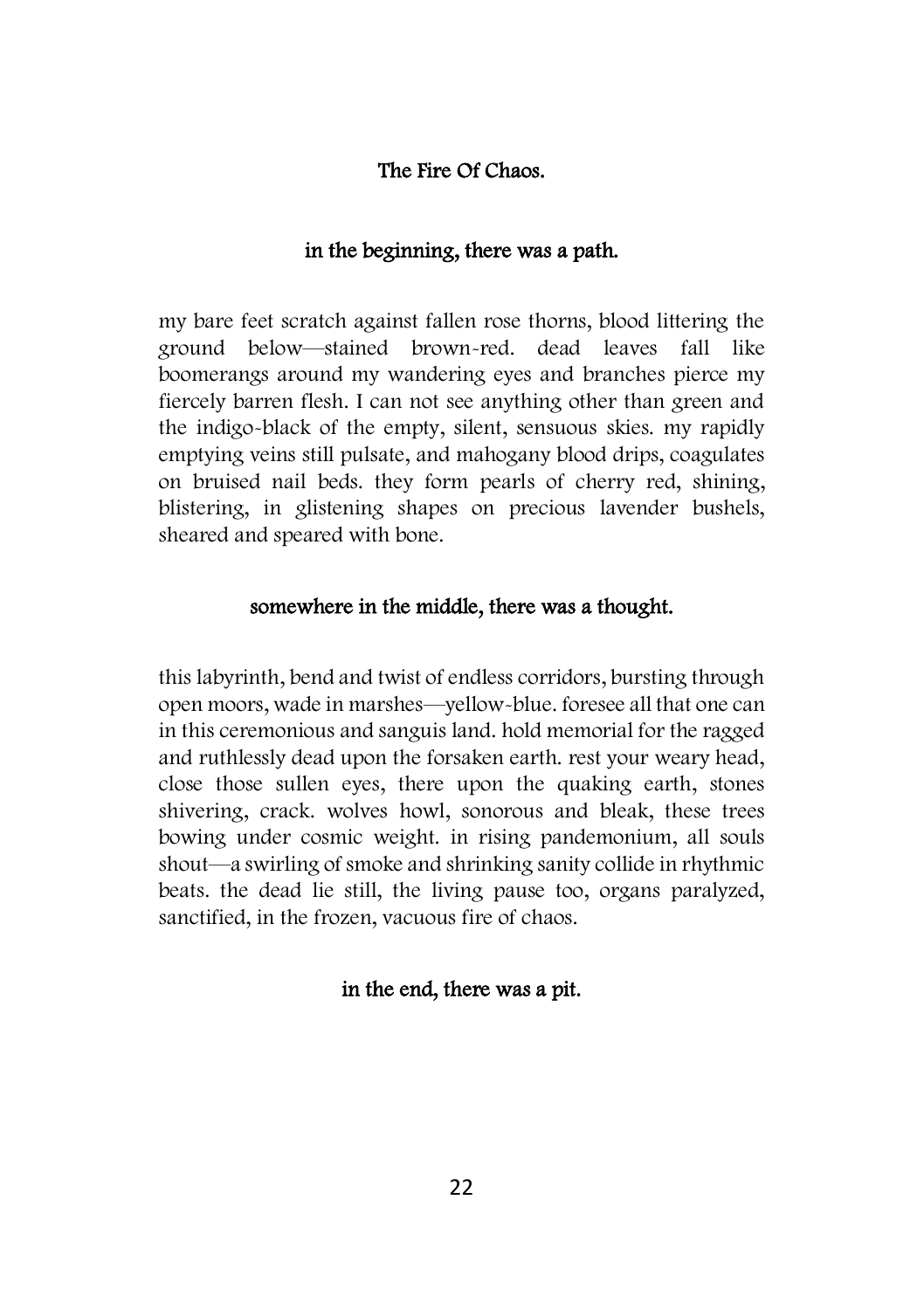#### Roadkill.

a swarm of warm hands buzzing at the parting of pores sinking into flesh decaying, rotting and slipping from bones

an off-white cage of branches creeping and creaking pulsating green veins and putrid blood, pumping through the pitiful organism

it writhes and wails jaundiced eyes peering through a trampled and lonely skull aches for the dreadful release of death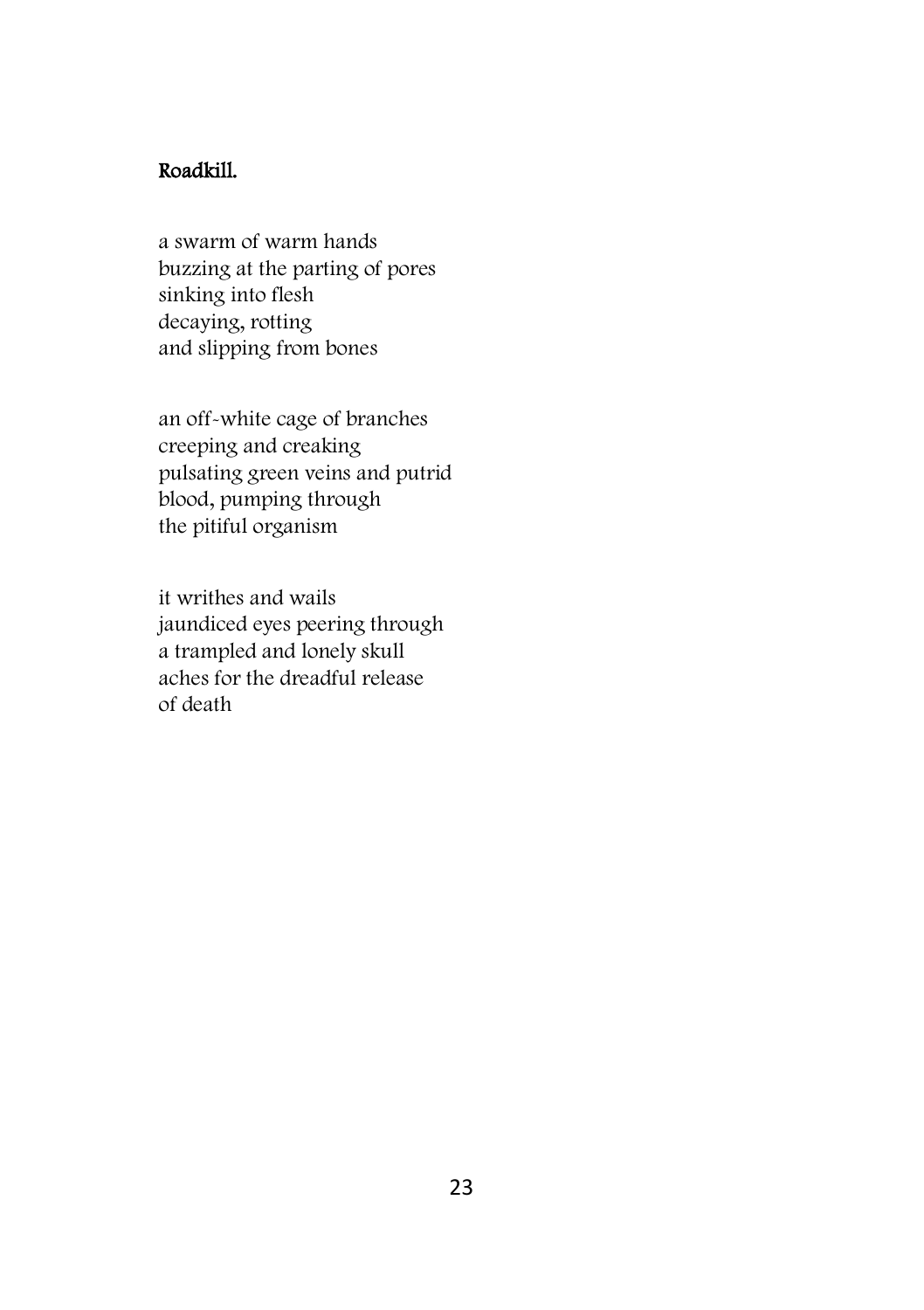## Spine.

it ripples and bends, cracks and rips open the door flies away on owl wings and I see the stars

bursting and catching flame sparks trickling down and burning the stony flesh

the moon swivels and turns a pearlescent lily flower smelling of smoke and fire

a stark white surface severed and singed black to reveal a chamber within

thousands of pumping vessels living in a damp cage encased in calcium wire

vertebrae crashing red with blood--white with bone falling deep into the ravine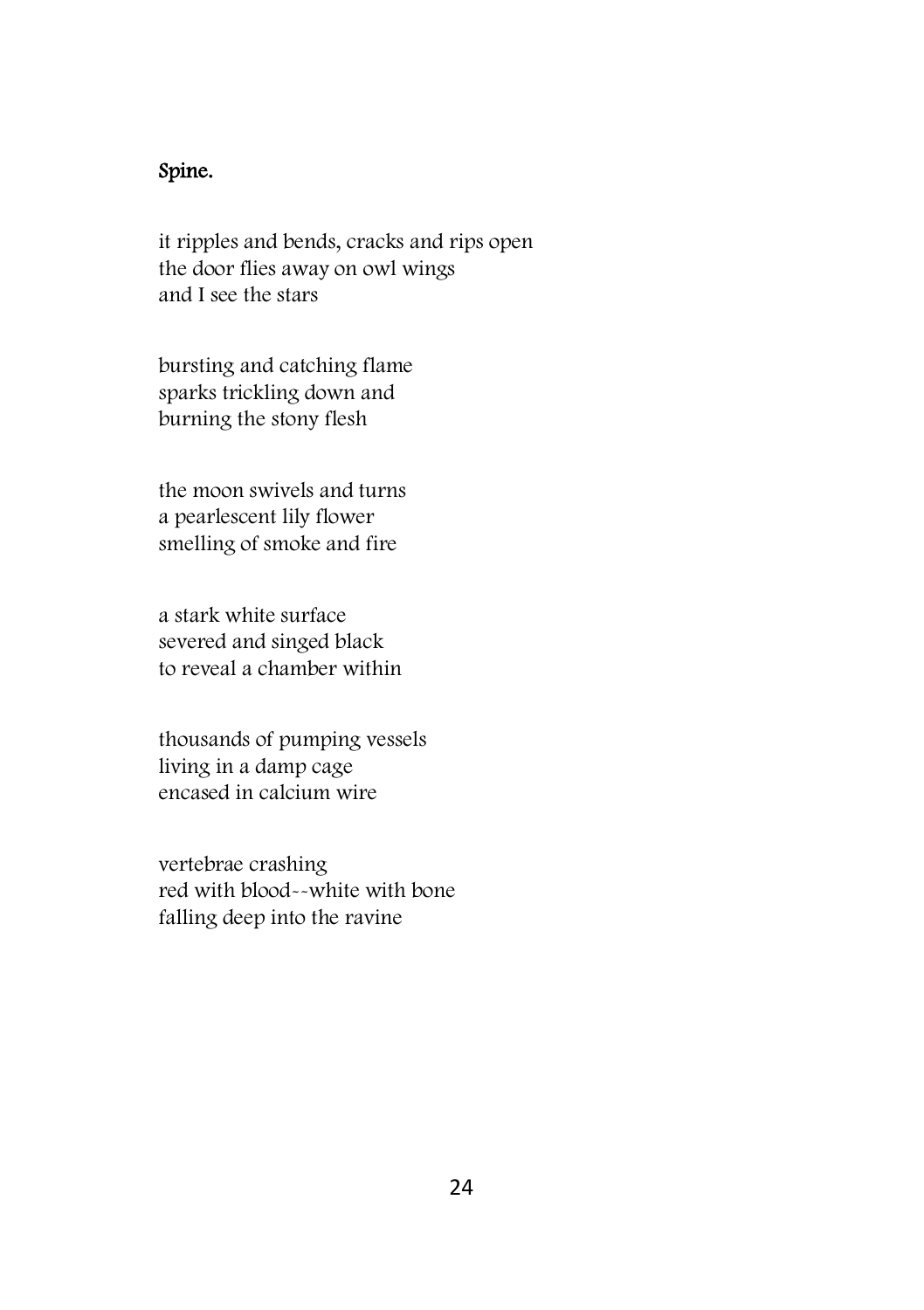#### verdant scenes of hell paradise.

in valleys deep the elderberry slips through tender throats tangled in mucus ropes encased in the body decayed

bone exposed on volcanic rock boysenberry bushes prick gleaming streams of red gushing out the geyser sprouting violently

> a leaf so green on sunlit nights it sparks in observers sudden delights

there are so many shades of red dancing on the dead flower bed

> snowdrops and tree stumps engraved in ivory stones homed in catacombs

listen the end is nigh in paradise

- wait for the light shines down on you
- see that figure over there
- hate that feeling of deja vu

In the arms of Samael we swing. Come forth with the fortunes you bring. Sweetly, sigh in the orange midnight air. Sing not a tune of despair. The beginning has just begun. Think not of the outcast sun.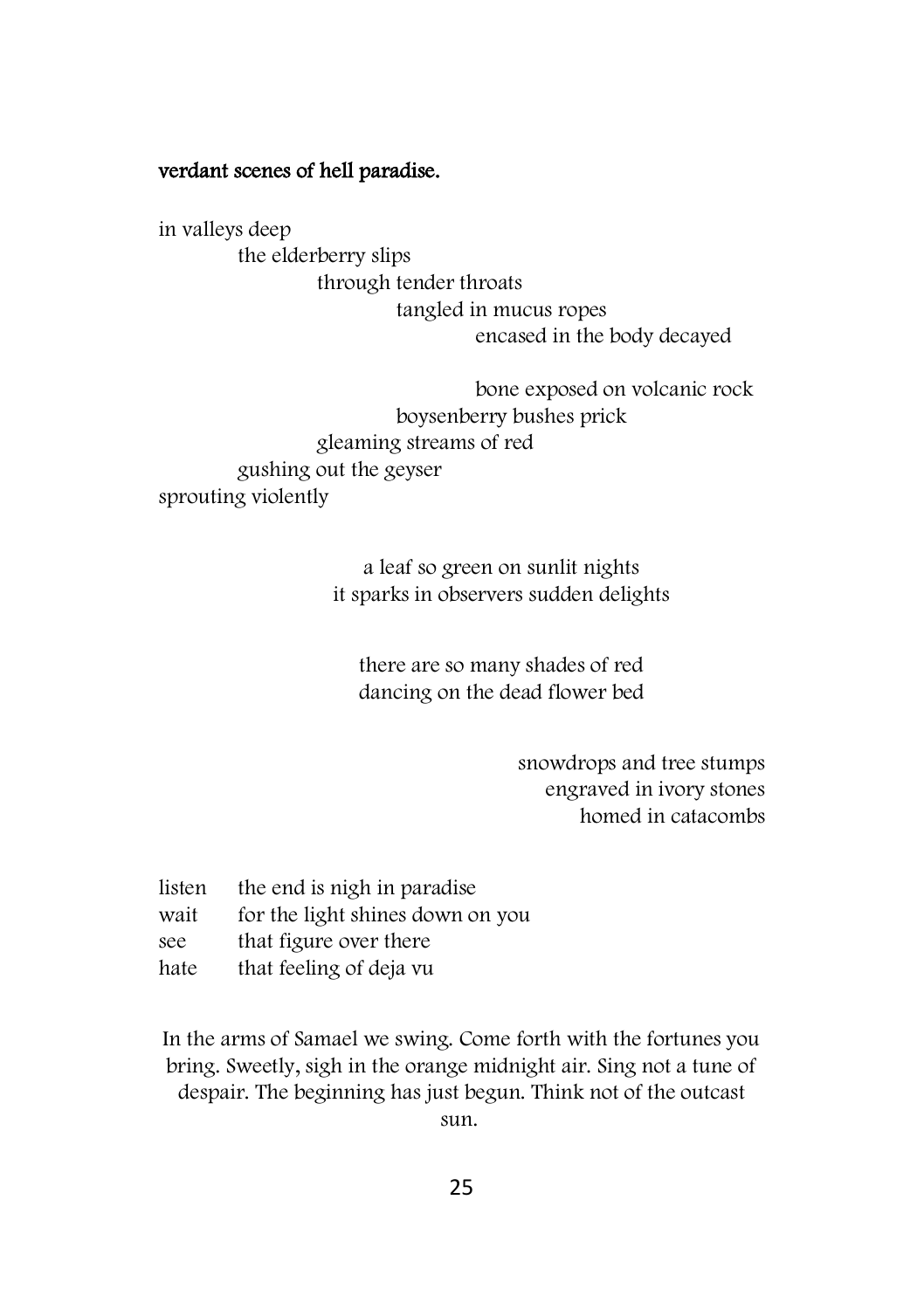why cry in the blistering cold be happy for the sake of glass dripping crystal clear on chipped bone sing like a bird electrocuted

> volcanic ash on treetops verdant rose of old steamed in ropes of gold thy hellish heart stops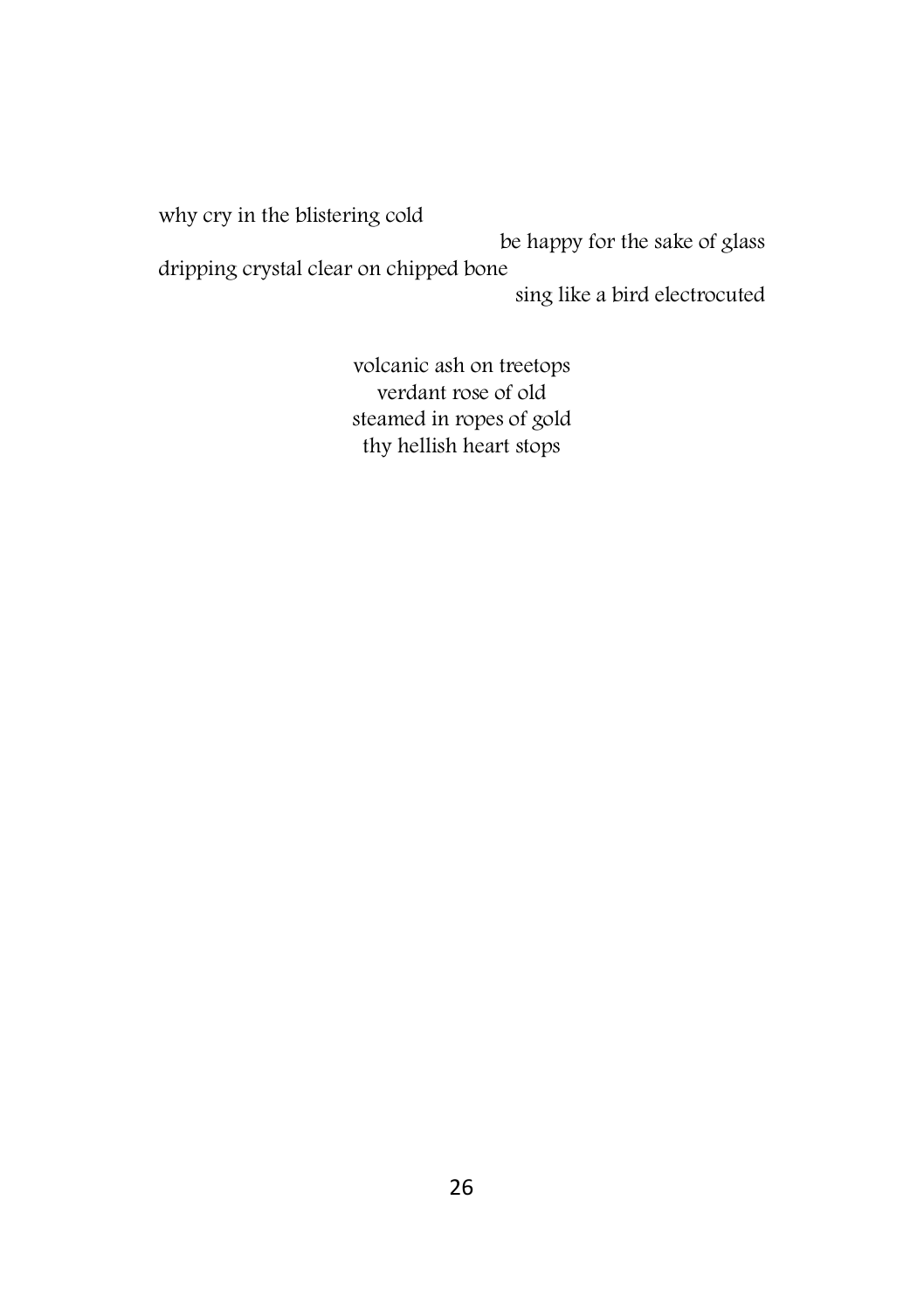## the shifting eyes of jupiter

I feel sound on my skin hear static filtering in mind like a blossom shivering, bloom melt, die swim to vacant shores in the dead of coffins the heat of sweltering ice the dirt scattering my bones and flesh upon my static chest lavender, wisteria, nightshade lighting fade in beams of shattering fire in the end of veins dead be desire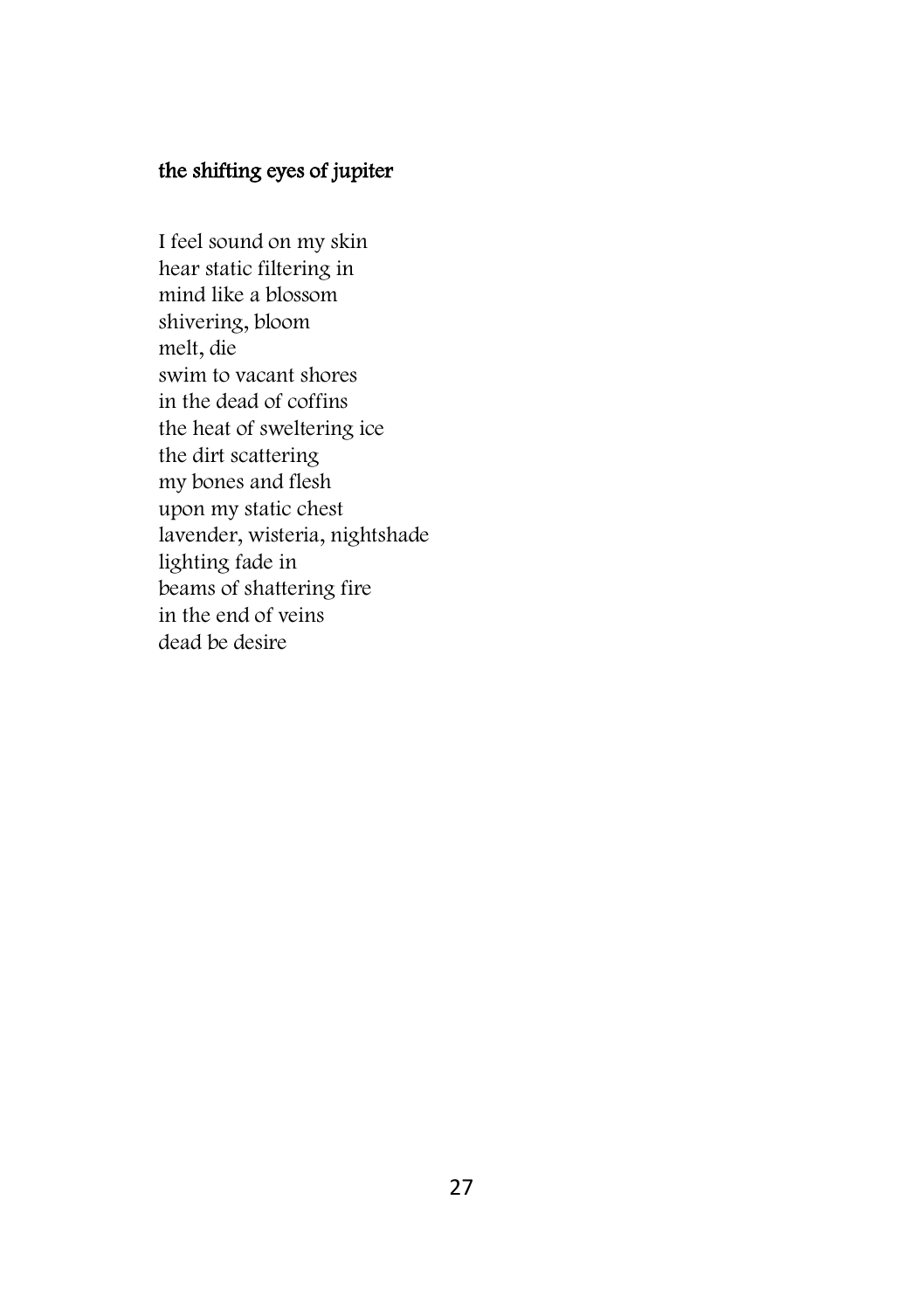#### Automatonophobia

fear of human-like figures

borrow soul essence oil the rusted machine light vibrance awake A.I. mind no longer keen oxidized bone, grime ridden

shaken and beating heart fluttering out cages escaping, fleeting

no breath, no blinking no rapid eyelid movements no voice, no thinking no ringing, pale, dead-looking and distinctly humanoid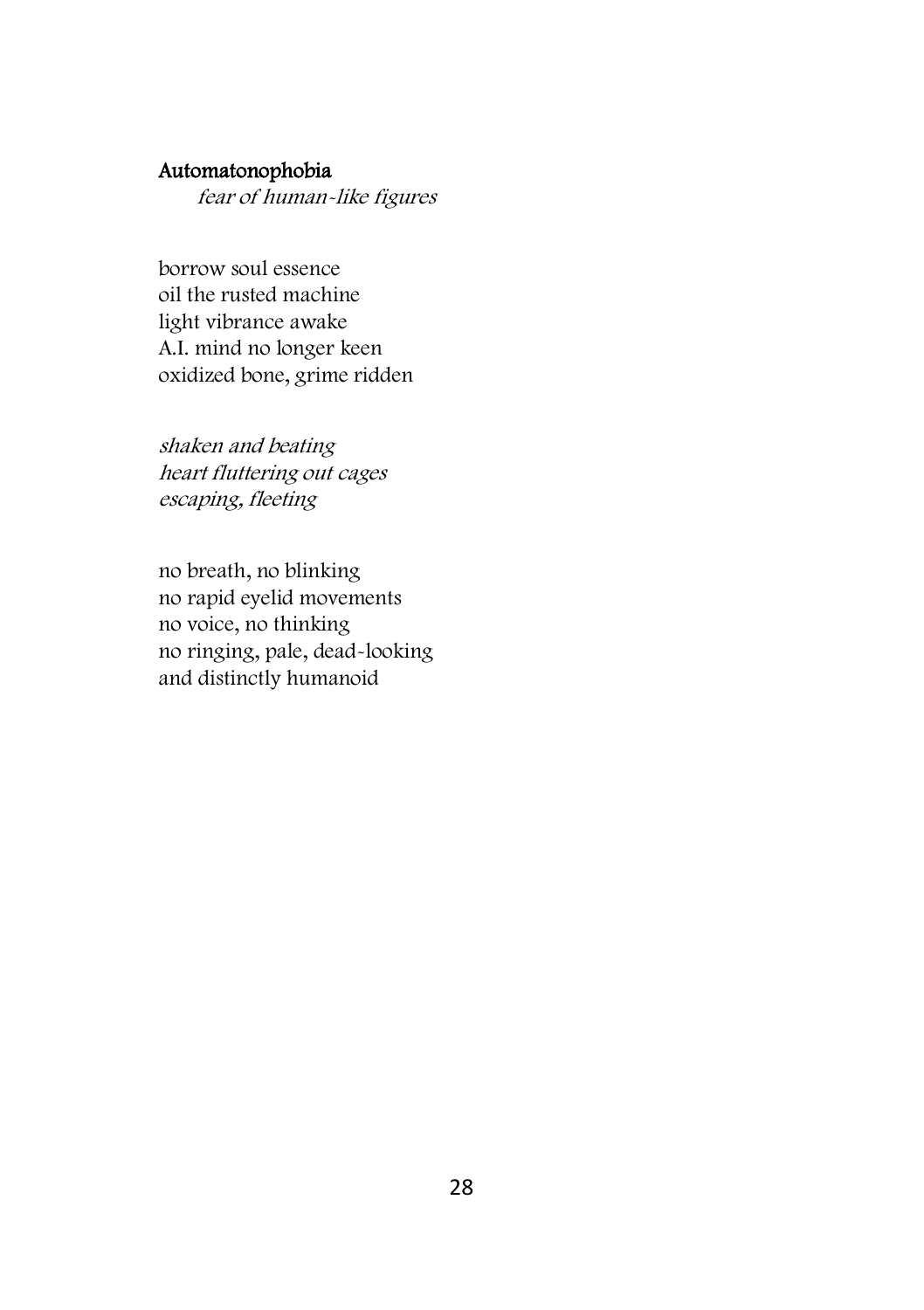#### Ghoul

A pallor, sunken cheeks and dull eyes. Morbidity and ferocity and felicity all in one captivating being. Swirling around in aromatic clouds, glittering, breaking free from those chains of silver, hexing all that wander and wonder through the night.

#### Might I become like thee, a corpse run wild, run free?

Chanting through skulls, decaying and frayed, glistening with fresh rain, sinking to the dirt. A body, just that, ripened and almost juicy, almost delicious enough to eat. Mouths will water, and they will sway in the presence of such a being, twinkling and bewitching- twitching--and blissfully vacant.

## But will thee dance with me, and sink and shatter on the count of three?

Eyes flooded with bloodlust, cursed, howling a whistling kind of shriek that rings through the sky. It came from the catacombs, lithe figure, shining in the moonlight. It might stalk the vacant cities. It might hide from stronger beasts. And it might consume at midnight.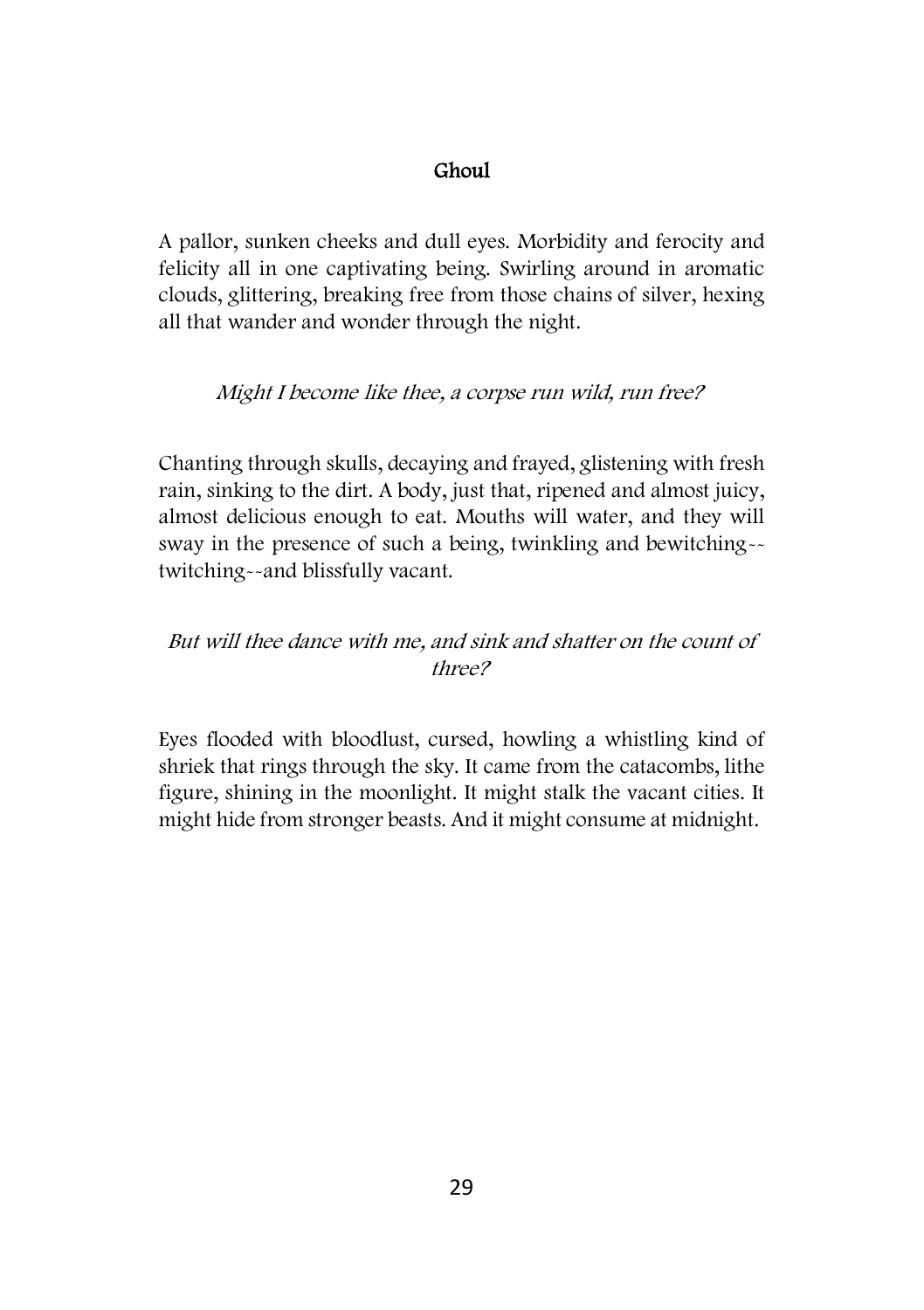#### Yurei.

Transparent hands wrap around the branches; oak wood auburn in the lamplight splintering ghastly palms, wood trails spiraling. Crisp autumnal air glides in through the cracks carrying the rustle of leaves and smell of earth with it tasting sweet, feeling sweeter.

I look like music; light, airy, fluttering Tchaikovsky in the Russian winter, with snowflakes all around I fall through the surface, incorporeal, invisible. It's raining now, a light drizzle and petrichor soon to come. Because it is raining, I am gone; a distant nothing, ceased to exist.

"Looks like ten miles of dirt road." The bleak core of sacrifice wove into my listless body a calm and wonderful kind of fire. I spoke, shrieked, a thousand tongues spilling from bodies frozen in the vacuum of water. "Hey, sweetness, what are you doing down there?" I will come up soon, promise.

My hair crackles like dying leaves, skin bleak like winter skies. I need to sleep to know I'm alive. "しょうがない, しょうがない, しょうがない," the trees whisper to me echoing sweet, dying sweeter.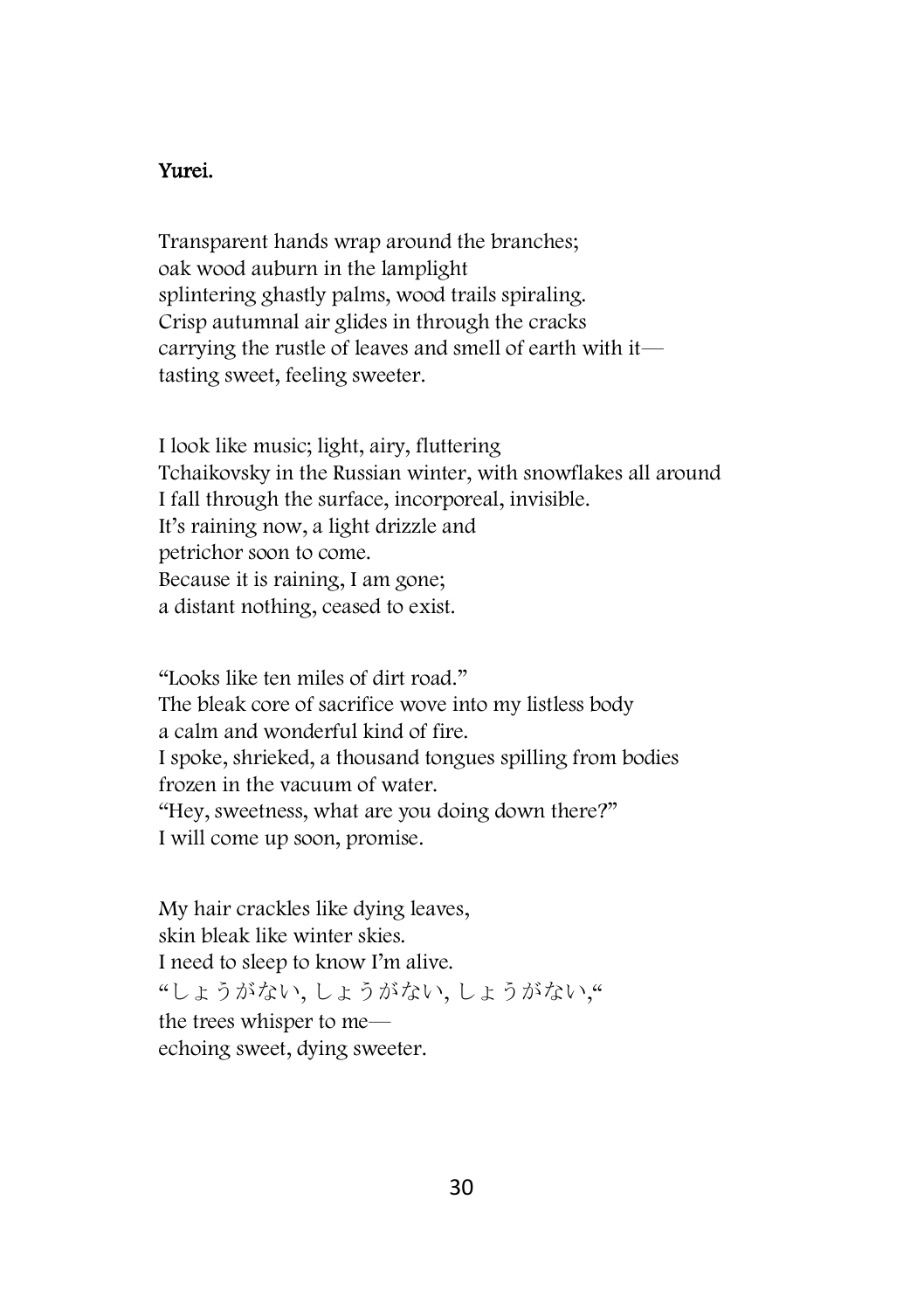## XV. The Devil

scales glimmer in shades of blue, purple, green along the slithering body

hissing low, climbing branches tangled ivy vine brushing along the grooves

blackened eyes peer at trembling skin delicate, delectable human meat begging for consumption

a rattling feast this shivering night stars hidden by tall grasses moon cowering in fear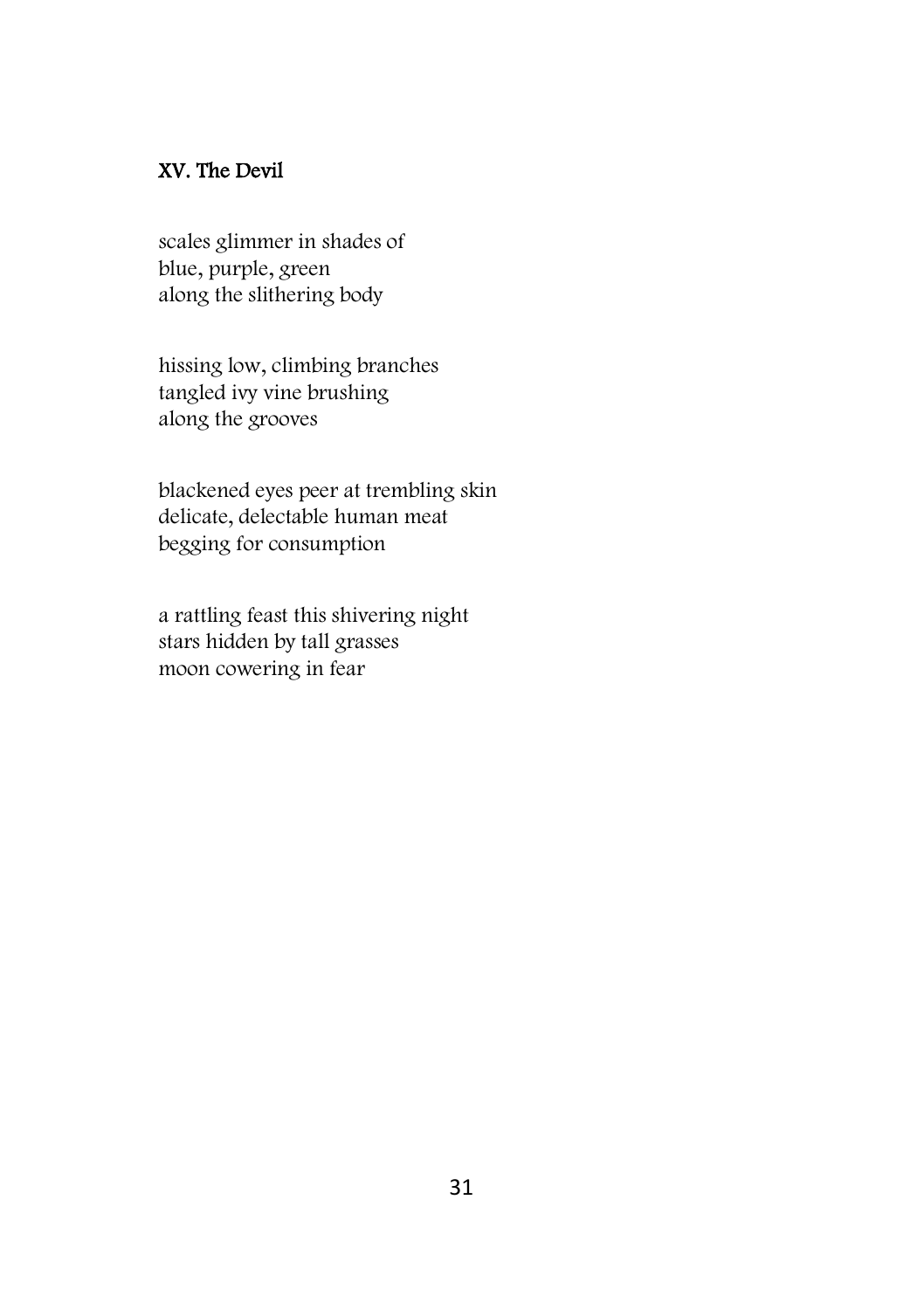Clover O'Mordha

Williams Honors College

Critical Reflection

20 April 2022

A Critical Reflection on My Poetry Influences

# Introduction

Through my many years of writing, what shaped my style the most was the writing of other authors. Many of these authors are ones I have studied in classes and come to understand their work deeper than what is simply on the page. The poets which have influenced my work, in terms of style and content, are Emily Corwin, Jamaal May, Aannah Browning, and Ocean Vuong.

# Emily Corwin

The work of Emily Corwin includes many examples of the ekphrastic. An ekphrastic, in the context of poetry, is any poem written as a retelling of, or inspired by, another work. The ekphrastic works by Emily Corwin, which are best showcased in her poetry collection Sensorium, retell the stories of women in horror movies, providing them with agency in stories that often take that away from them.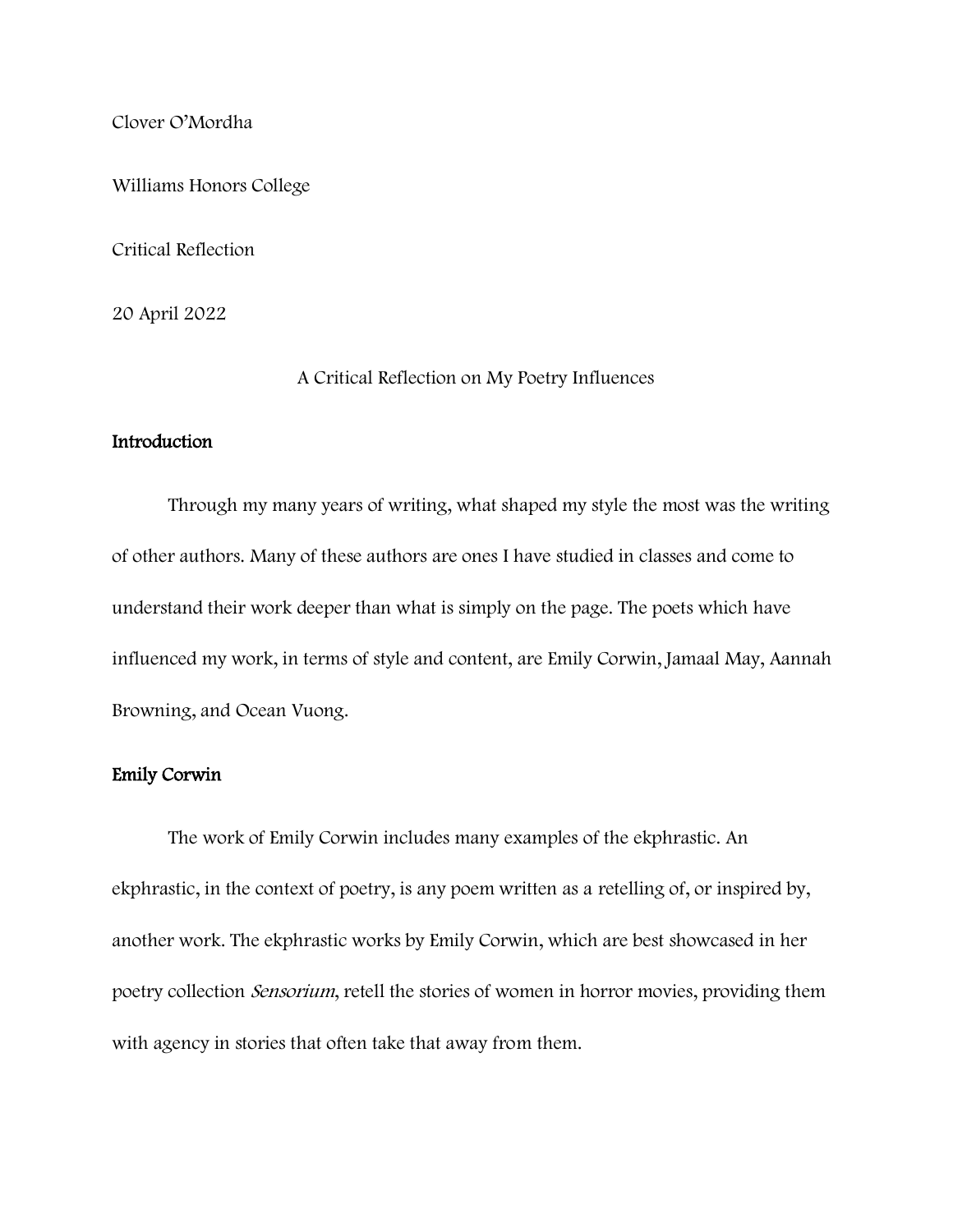In my own writing, I have used both in separate ways: the ekphrastic and horrorinspired poetry. I have written an ekphrastic on the Roman myth of Proserpina and Pluto (Persephone and Hades in Greek myth), and another ekphrastic on the movie Fear Street: <sup>1994</sup>. Both of these works are horrific in their own respects, with one being a horror movie and the other an abduction story.

Corwin focuses on the experiences of women in pop culture, specifically horror movies. She brings new light to the stories of women who are often looked down upon through the lens of horror. One example of an ekphrastic I have written after a horror movie is titled "Red Moss on the Carcass." This was written about the movie Fear Street: 1994. The poem explores the supernatural aspects of the movie, especially in terms of ghost possession and the consequences of it. This was inspired by Corwin's use of horror films and the ekphrastic to shine a new light on the original source work.

Outside of the ekphrastic, I have also written poems that express a general horror aspect. These include body horror, necropastoral, and apocalyptic scenes. Emily Corwin primarily uses, out of this list, body horror. Before reading her works, I had an image of poetry as a romantic and beautiful art form, devoid of evil, horror, and hatred. However, reading Corwin's works introduced me to a type of poetry that embraces the darker aspects of life, and makes them beautiful, rather than their beauty being innate, as with flowers and love.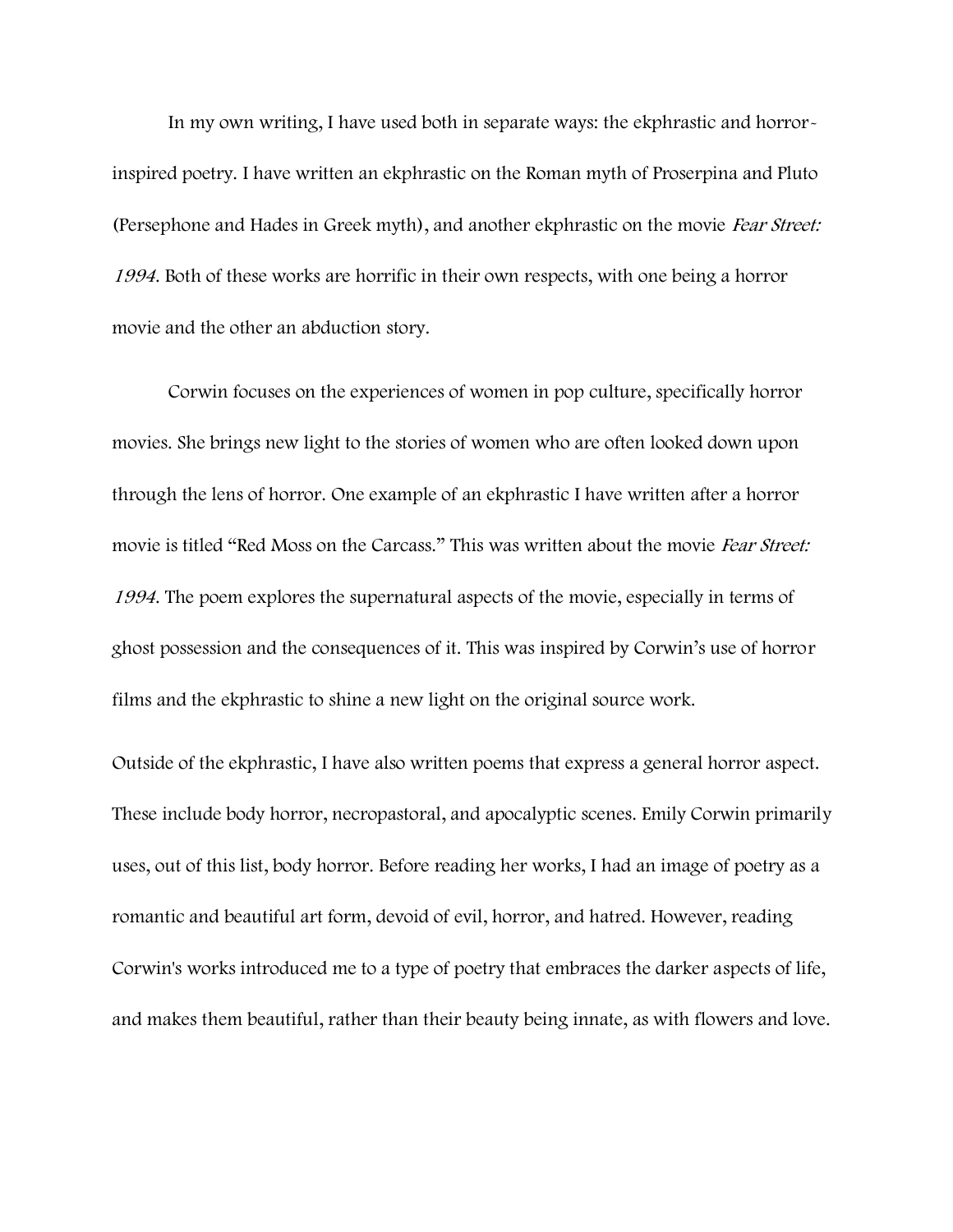Corwin also writes using the Gurlesque, a gurly, burlesque, and grotesque style of writing. It is hyper-feminine, campy, and visceral in its descriptions of the female body and mental health. An article published by The Odyssey defines the Gurlesuqe as:

"...that which is written by women who overtly perform and react to their femininity. The poems push the boundaries of what is typically seen as acceptable female behavior and language. Their speakers are honest and precise in unique ways and represent many facets of what it means to be female and to be "woman." Taking a page out of Burlesque performers' playbook, speakers work to reclaim their bodies to subvert institutions and people who once laid claim to them" (Oliva).

Another aspect of Corwin's writing that has influenced my own has to do with formatting. Corwin regularly utilizes the prose poem format, especially for her "Outburst" series. Exposure to this kind of formatting revealed a new way to write a poem that combines elements of poetry and prose. I have written several prose poems, whose topics are supernatural and gory. These poems include "Ghoul", "The Fire of Chaos", and "The Last Lover".

Corwin also uses vivid descriptions of the senses in her poems, hence the title of her collection *Sensorium*. The descriptions tend to be unexpected and a bit gruesome, utilizing aspects of body horror and disgust to generate an effect in readers typical of the Gurlesque writing aesthetic. The ways I have used this in my own writing tend to focus on ultra-vivid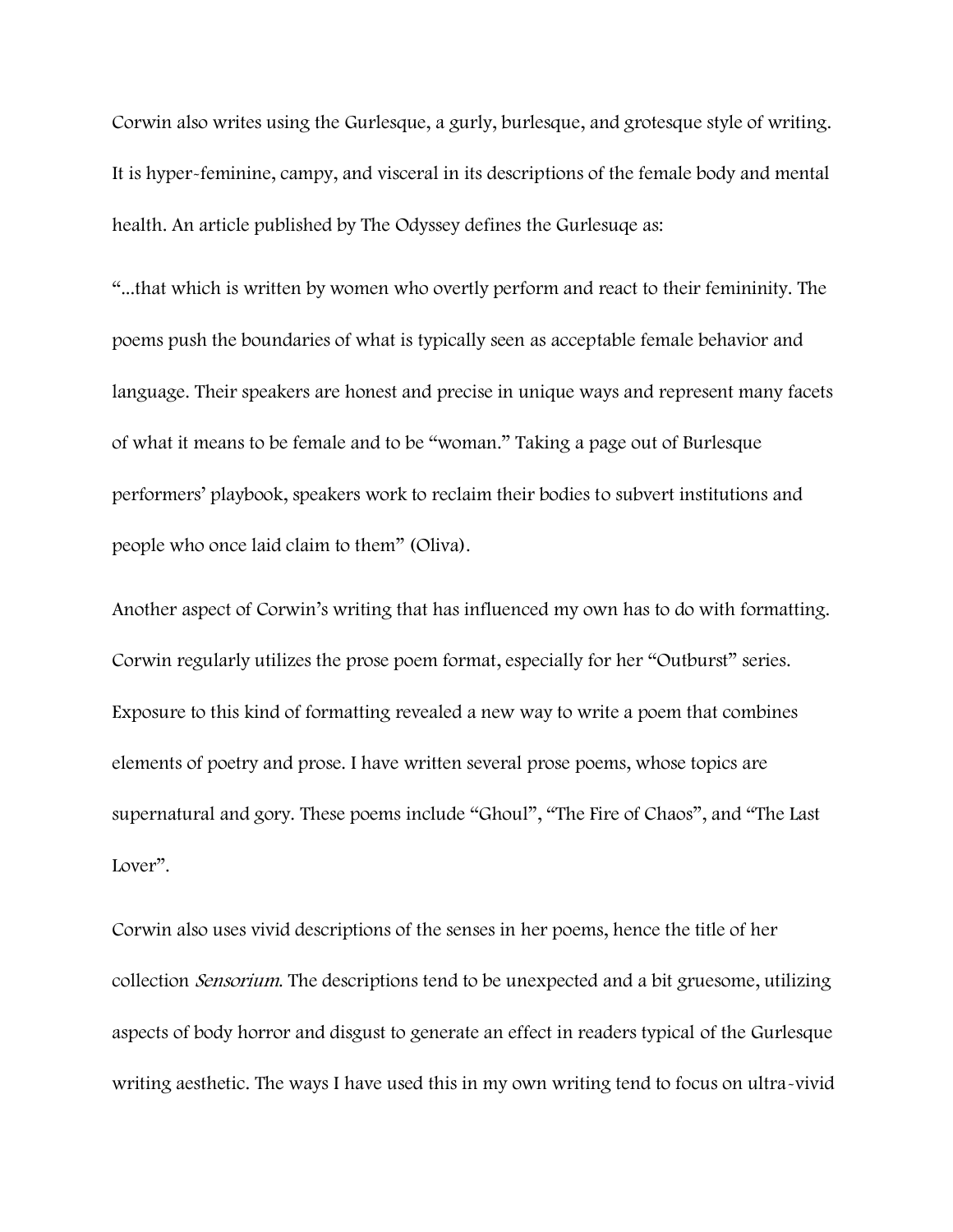descriptions touching upon each of the five senses (though not always). These descriptions include shocking and unusual descriptions.

Emily Corwin is a poet that has influenced my poetry in several ways. She has written poems that explore visual imagery in a written art form, and a creative and non-traditional presentation of feminism in literature. These ideas and themes have bled into my own writing and transformed my poetry in the process.

# Jamaal May

Jamaal May published the poetry collection Hum in 2013. Reading this poetry collection has influenced my writing in several ways. May makes use of ecopoetics by having humans and nature interacting in his poetry. He also writes about post-industrial landscapes and phobias, as well as bringing his poems alive by using sound.

Inspired by his work with the phobia poems, I have written two of my own: Anthophobia and Automatonophobia. Anthophobia is defined as the fear of flowers, and I use this poem to explore a fear of something most would consider beautiful and attempt to make it frightful. Automatonophobia, on the other hand, is almost like an opposite of Athophobia. Automatonophobia is the fear of human-like figures, such as mannequins, dolls, puppets, and automatronics. This poem explores a common fear and explores the concept of uncanny valley—where something looks almost human, but not quite.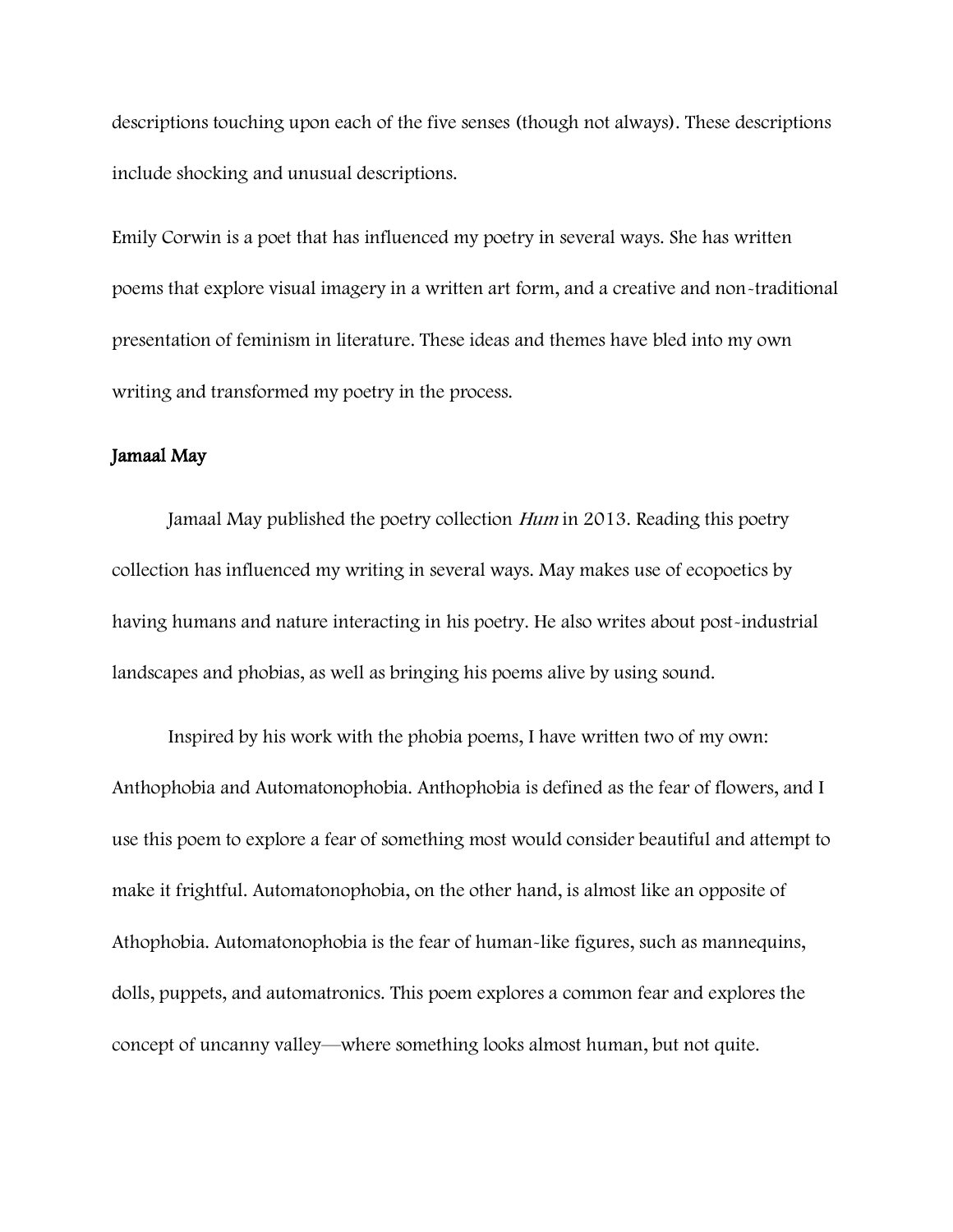Poems in the collection Hum that I enjoyed are "Macrophobia Fear of Waiting" and "The Hum of Zug Island." "Macrophobia" focuses on relationships and the complicated nature of them. This theme is explored in my poem titled "proserpina." This poem is contrapuntal, and on each side explores the different opinions of the same relationship. The myth of Proserpina is Roman in origin, and is the same as Persephone in Greek myth. The story is described as Persephone being kidnapped by Hades and forced into marriage. However, it is also sometimes written that Proserpina chose to run away with Hades to the Underworld to get away from her mother. These two very different tellings of the same story often reflect the ways a relationship is internally complicated and sometimes contradictory.

"The Hum of Zug Island" focuses on an industrial landscape. The presentation of an industrial landscape needs to be vivid as most people don't encounter this kind of environment. This industrial wasteland, Zug Island, is made to be inhabitable. No one lives on this island, but many people work here. This island was made of unnatural, unliving material for the sole purpose of capital gain. This interaction with something inhuman, whose nature is unknown, is the potential origin of one of the fears explored within this collection, Mechanophobia.

An example of this in action within my poetry is the poem titled "capital city." This poem describes a scene of an empty and semi-abandoned motel. This compares to May's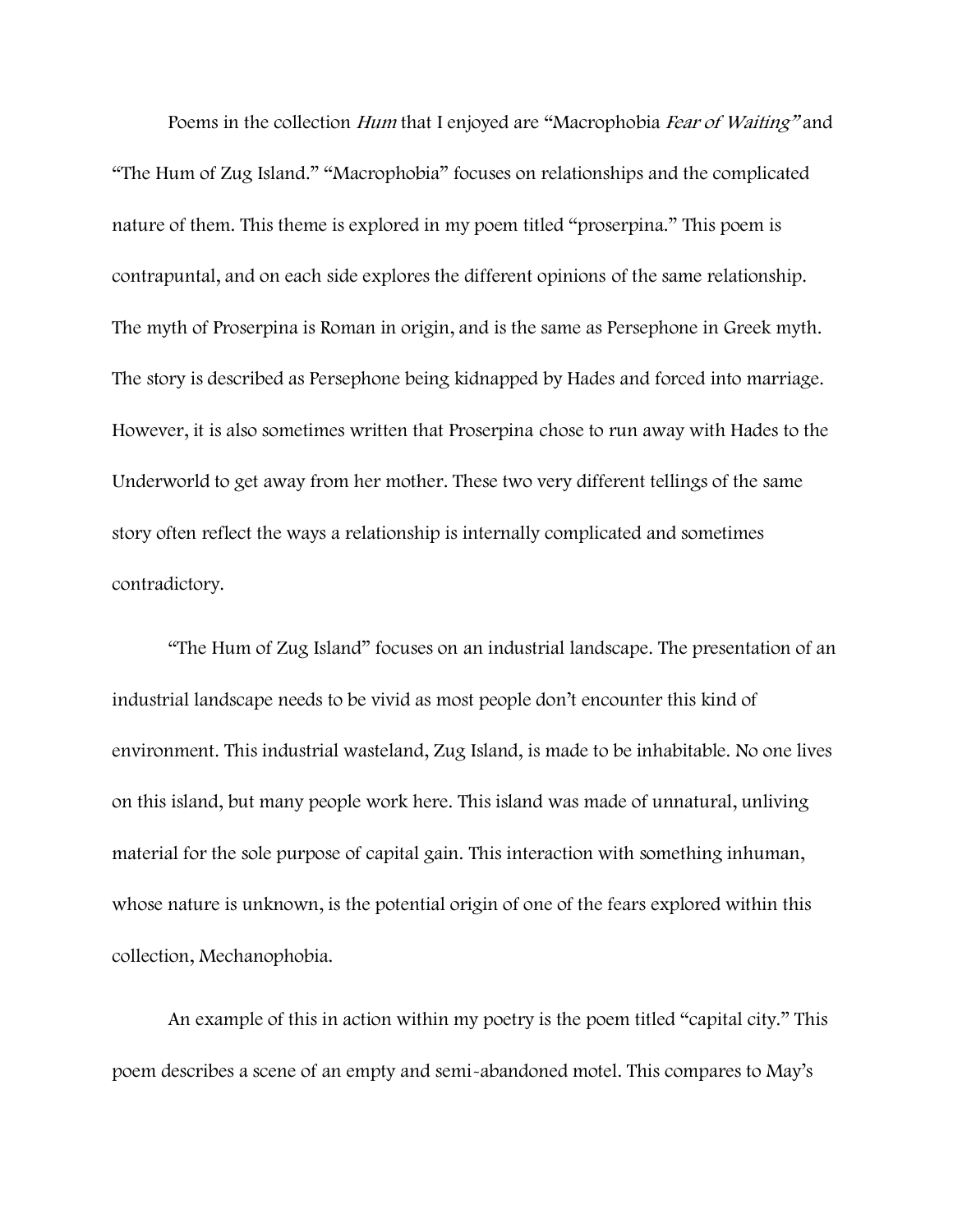work with half-abandoned industrial landscapes. The poem I wrote explores the idea of being without a body

# Annah Browning

Annah Browning makes use of ghosts and witches as reflections of different aspects of femininity. When I read her collection Witch Doctrine, I viewed the ghosts as a weakened and dejected figure, and the witches as empowered and bold.

Inspired by her work with ghosts in poems, I wrote a few ghost poems of my own. One such poem, *yurei*, follows a ghost figure as they tell how they died. Another ghost poem I have written is *The Last Lover*. This poem, as mentioned before, is a prose poem written in three parts, telling the tale of three different female ghosts in Japanese folklore. In that sense, this poem was inspired by both *Sensorium* by Emily Corwin by using the prose format and ekphrastic, and *Witch Doctrine* by Annah Browning for its use of ghosts as a protagonist and vivid descriptions of plants (mainly flowers in this case).

An example of a ghost poem by Browning that influenced my work is "Ghost in Dessert Dish." This poem tells the story of a ghost inside of a dessert dish, observing a scene of a man and woman. The ghost in this scene is seemingly powerless, unable to move, and simply observing the scene before them. This poem stood out to me while reading *Witch* Doctrine because of its use of a unique perspective. The observer is outside of the scene, watching from a distance. I have used a similar technique regarding death and dead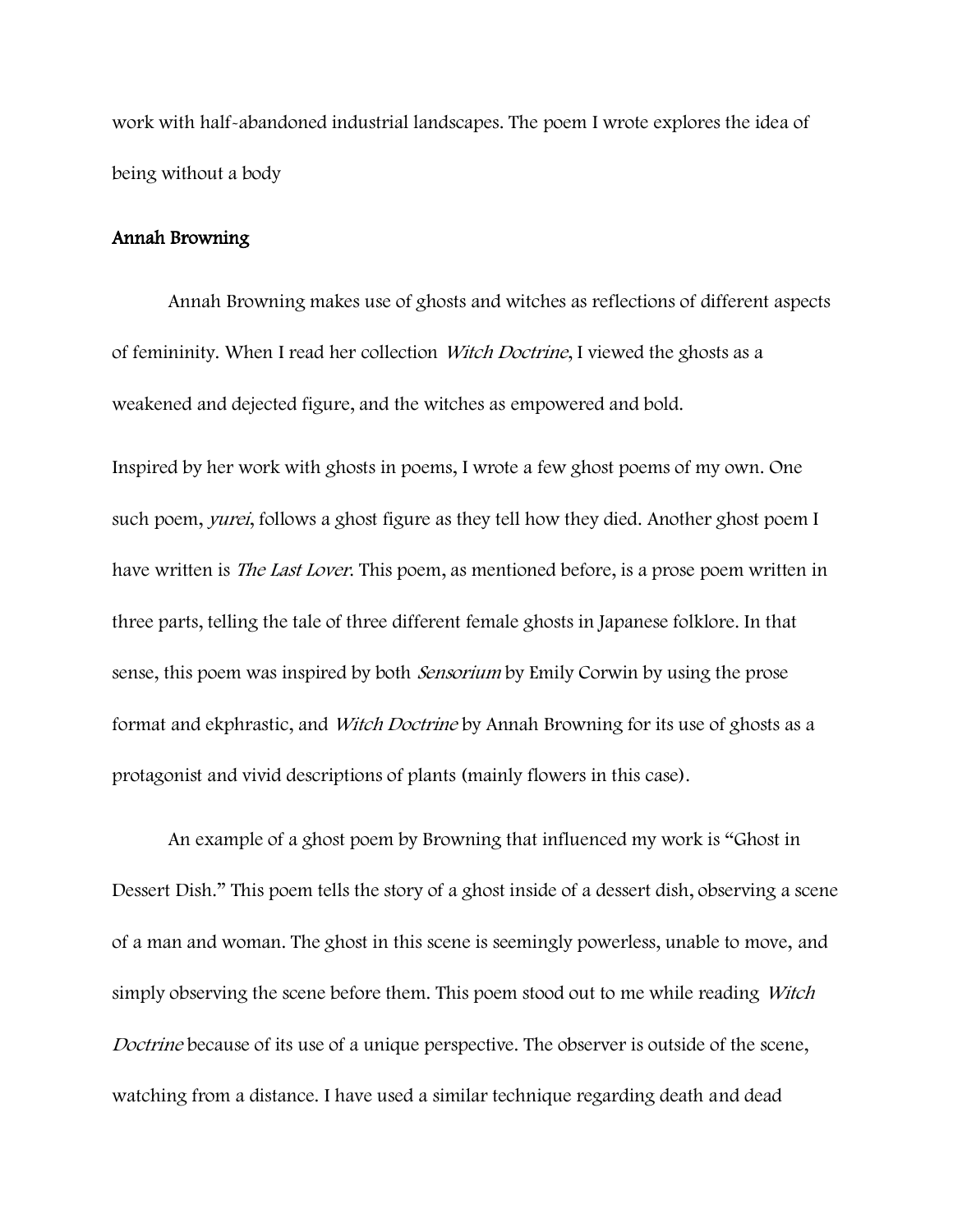characters within my poetry. The dead are neutral beings telling their stories, such as the ghost in "yurei."

Browning also introduces the concept of spirituality in her poetry through a non-Christian lens. The spiritualism presented leans more towards a neo-pagan ideology. This concept is expressed in my writing as well. I focus on themes surrounding old religions not typically followed anymore, like Greek and Roman mythology, as well as pagan religions from around the world, like Japanese Shinto. Examples of this are my poems "The Last Lover," "proserpina," and "stained glass ouranos."

Annah Browning is yet another poet who has greatly influenced my writing in many ways, but especially in terms of themes, content, and approach.

# Ocean Vuong

Ocean Vuong is another poet who has influenced my writing, although not as much as others. His writing often focuses on his personal feelings, especially regarding his family and his past.

An example of one of Vuong's poems from his collection Night Sky With Exit Wounds that inspired my own writing is his poem *Telemachus*. This poem tells the story of Ocean and his father through the metaphor of his being shot at sea. He pulls him out of the water to hold him, even though he is gone.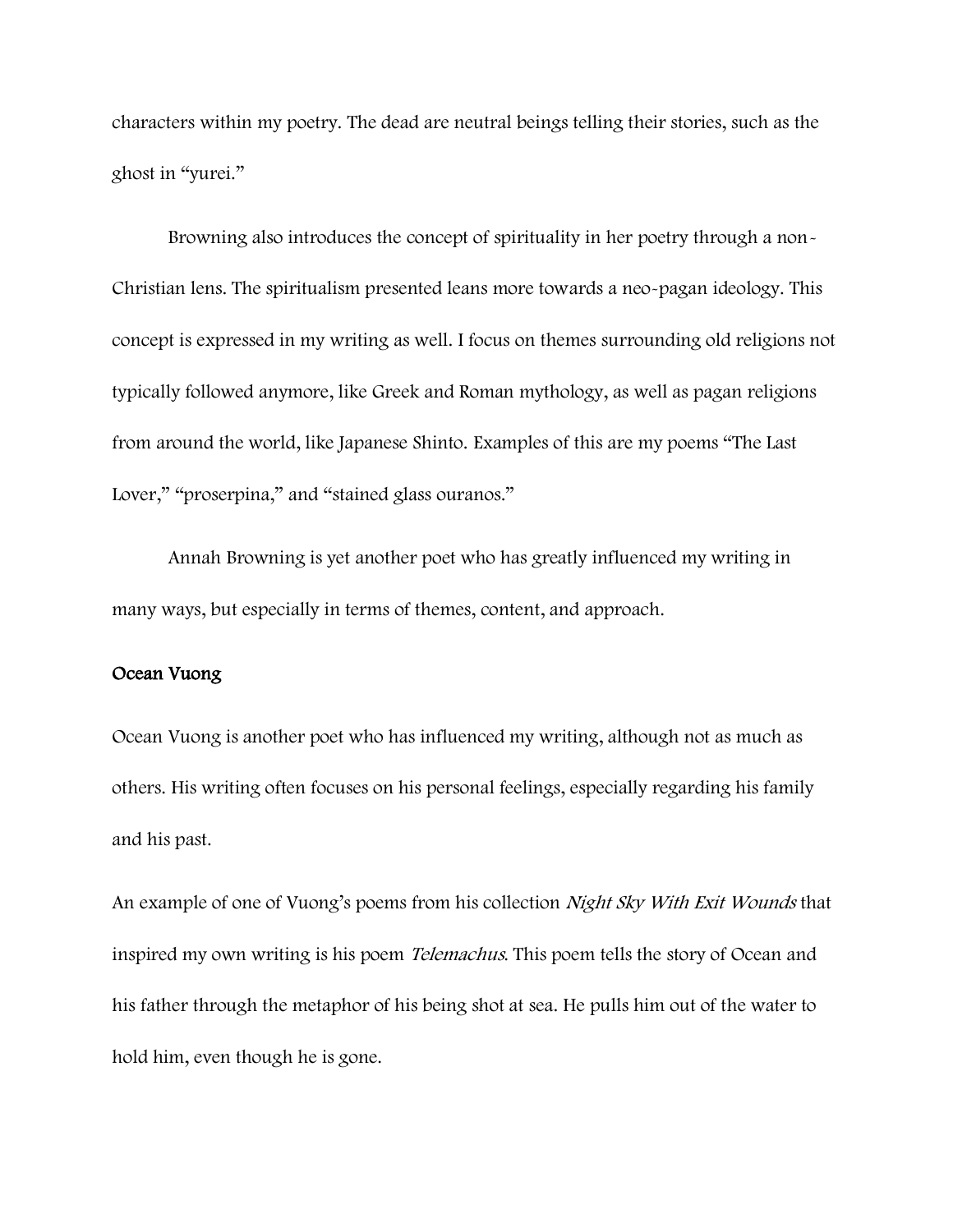In my own poems, I explore using extended metaphors throughout each piece. Some of the metaphors are easy to decipher, while others are a bit more complex. An example of this is in the poem "between the peaks." This poem provides a straightforward metaphor by comparing youth to lilies and old age to pine trees. An example of a more complex metaphor in my poems is within the previously discussed poem "proserpina."

# Conclusion

Throughout my time as an undergraduate at The University of Akron, I have read and studied many poets. The three main influences—Emily Corwin, Jamaal May, and Annah Browning—have shaped my poetry in many ways. Throughout the next step in my academic career at graduate school, I hope to expand upon my current poetry style, honing it with the study of many other poets.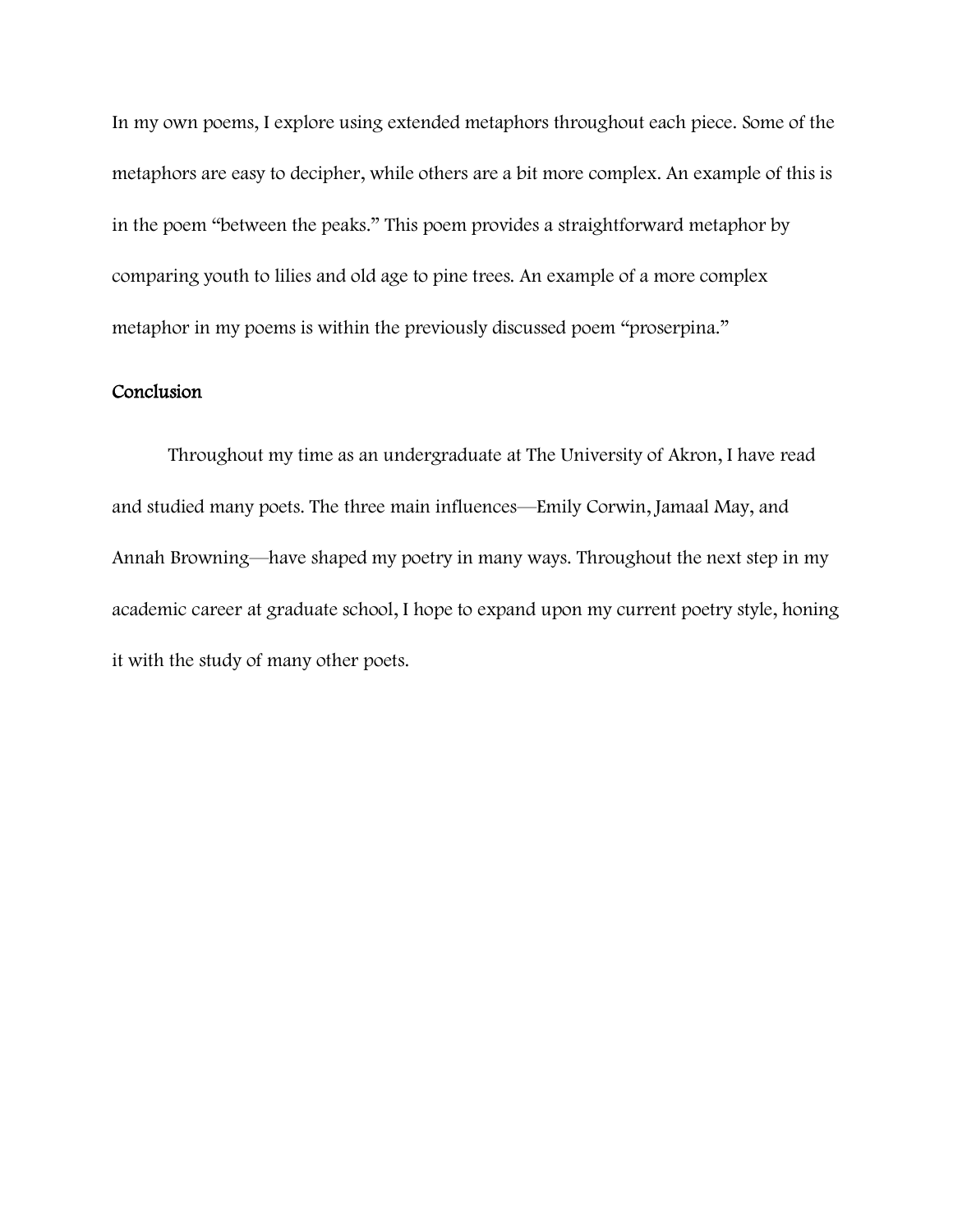# Works Cited

Browning, Annah. "Witch Doctrine." The University of Akron Press, 7 Apr. 2020.

Corwin, Emily. "Sensorium." The University of Akron Press, 7 Apr. 2020.

May, Jamaal. "Hum." Alice James Books, 19 Nov. 2013.

Oliva, Melanie. "What Is Gurlesque Poetry?" The Odyssey Online, 16 Oct. 2019, [https://www.theodysseyonline.com/gurlesque-poetry.](https://www.theodysseyonline.com/gurlesque-poetry)

Vuong, Ocean. "Night Sky With Exit Wounds." Copper Canyon Press, 5 Apr. 2016.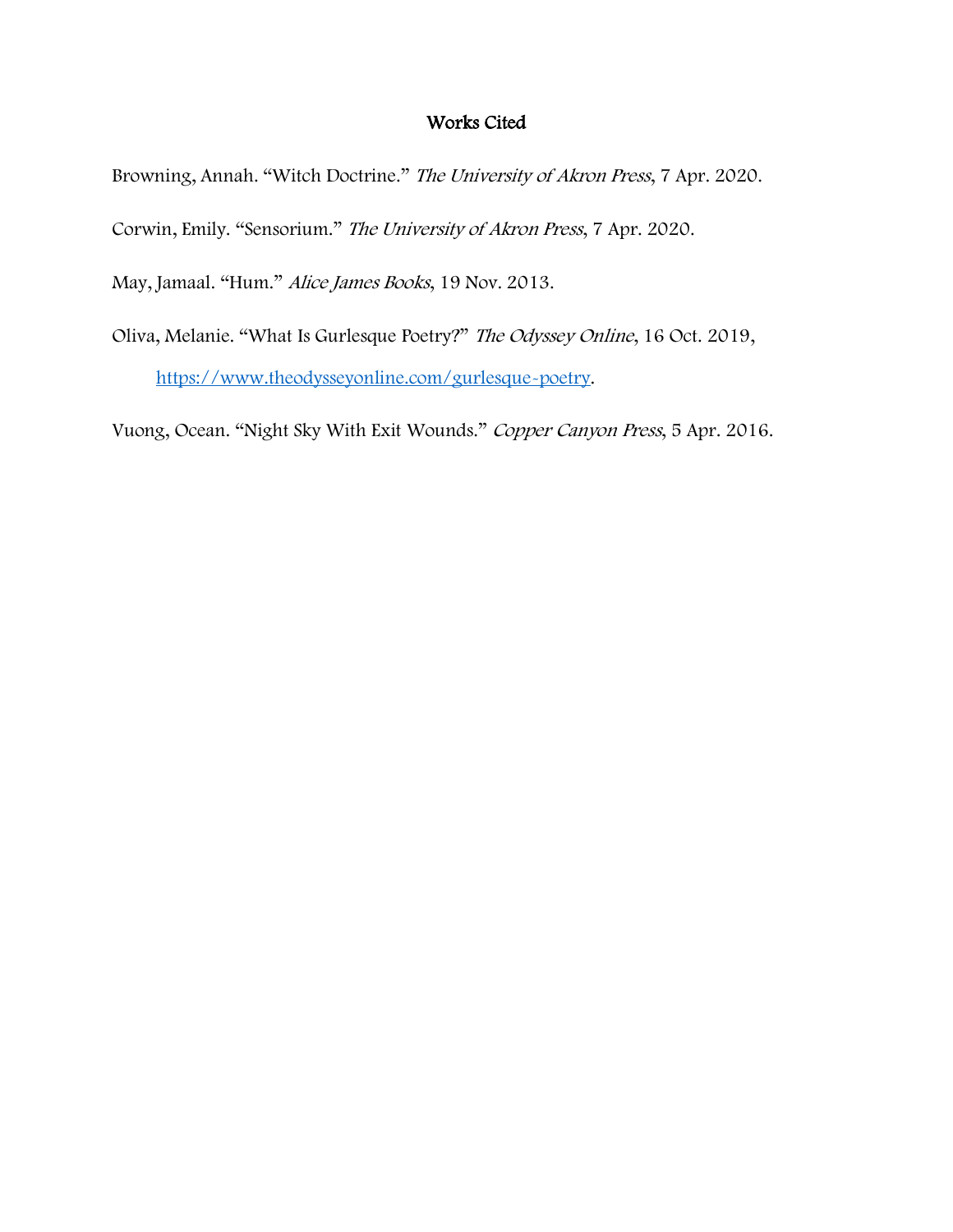Clover O'Mordha

Williams Honors College

Poetry Self-Analysis

20 April 2022

# Analyzing Undergraduate Poetry Works

# Introduction

Throughout my undergraduate career at the University of Akron, I have written many poems, all following similar themes. These themes have shifted and evolved over the years to create a cohesive style in my work. The poems I will discuss in this essay follow the main themes of mortality, corporeality, and mythology, as well as poetry styles like Ecopoetics and the Necropastoral.

# Death, Ghosts, and Mortality

Mortality can be described as someone being subjected to death ("Mortality Definition & Meaning"), solidifying their reality as impermanent and temporary, as opposed to an immortal whose reality is permanent. This is the contrasting realities of human beings and divine beings--those whose existence is permanent, and those who are subjected to mortality.

On a similar note, corporeality, which presents itself within my work through ghosts, ghost-like creatures, the undead, and human bodies on the verge of near-death, is anything that is of, or relating to, the body. It is a state of having or being a body ("Corporeality Definition & Meaning").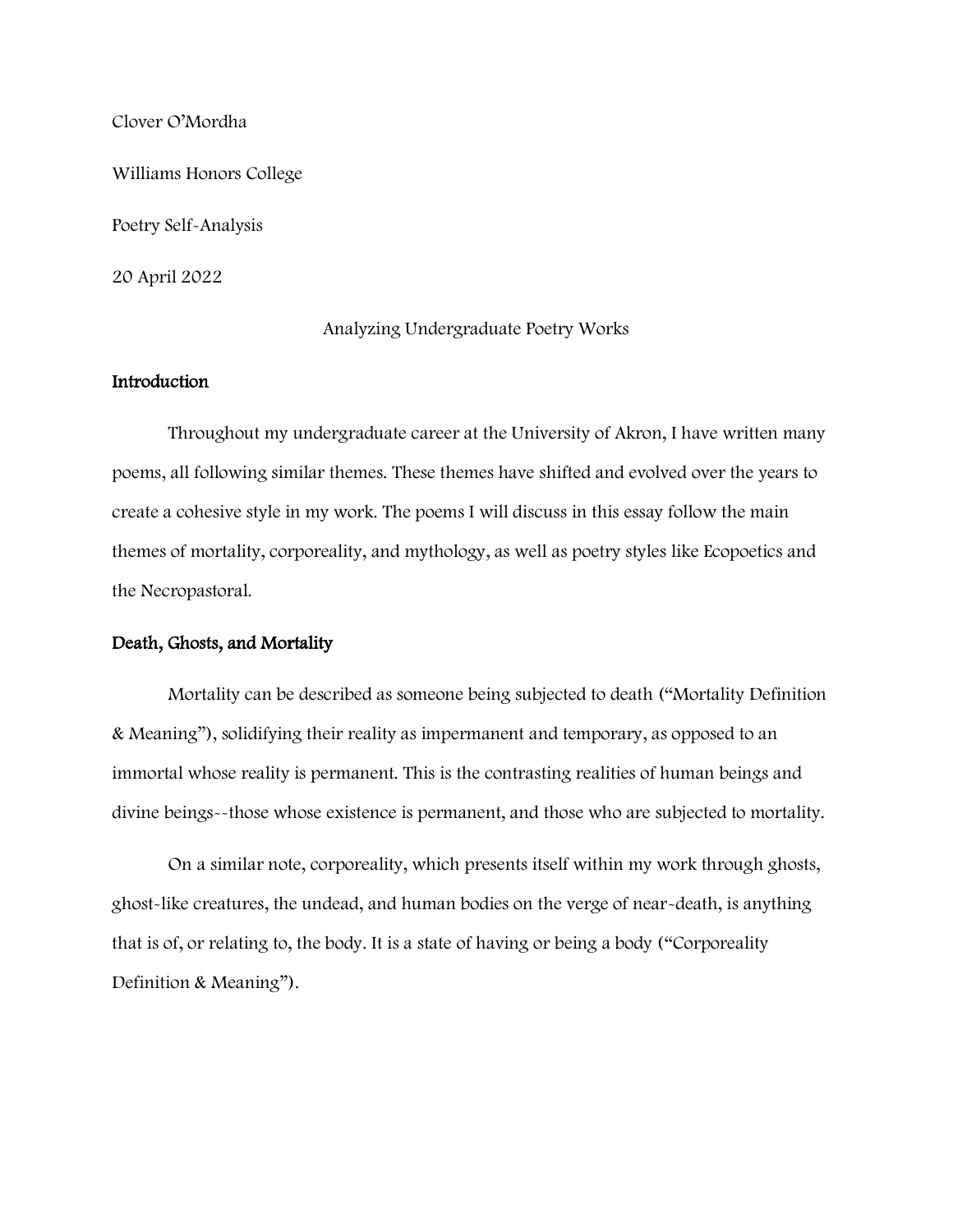Imagery related to death and decaying can also be observed, with some of the subjects dead, some alive. They might also be spirits or some other kind of entity. And sometimes, I challenge mortality by presenting death as a neutral and emotionless circumstance.

In the poem "between the peaks", the narrator is reflecting on two distinct eras of their life: youth and near-death. This is achieved through characterizing youth as lilies that "sparkle in the golden sun", and pines as near-death "shrouded in the ghastly dark". The use of contrast in these stanzas highlights the differing perceptions of youth and old-age—youth being bright and hopeful and old-age as being wise and somewhat lonely. This is a poem that focuses on near-death—the subject is not dead just yet.

The poem "ghoul" tells the story of a ghoul, an undead being who eats the dead to stay alive. This being is not exactly dead, nor is it a ghost. This complicated space in which the ghoul inhabits provides a commentary on mortality for the readers. A ghoul is created when an evil spirit possesses the body of a corpse, reanimating what was once dead. This fits into the broader narrative of challenging death within my poetry.

In the ekphrastic poem "Red Moss on the Carcass", written after the film *Fear Street:* <sup>1994</sup>, the narrator is interacting with someone who is already, some sort of vengeful ghost who seeks to kill. This poem combines elements of mythology and body imagery. The lines "rays of golden blood / ichor dripping languid" is speaking on the golden blood of the Greek Gods: Ichor. Ichor is not technically blood when compared to what flows through the veins of humans; it is the force that keeps gods alive, as well as Titans and other immortals and only flows when harmed by specific materials. This exposes that the narrator has harmed this spirit and thus incurred their wrath.

## Christianity, Mythology, and Self-Mythologizing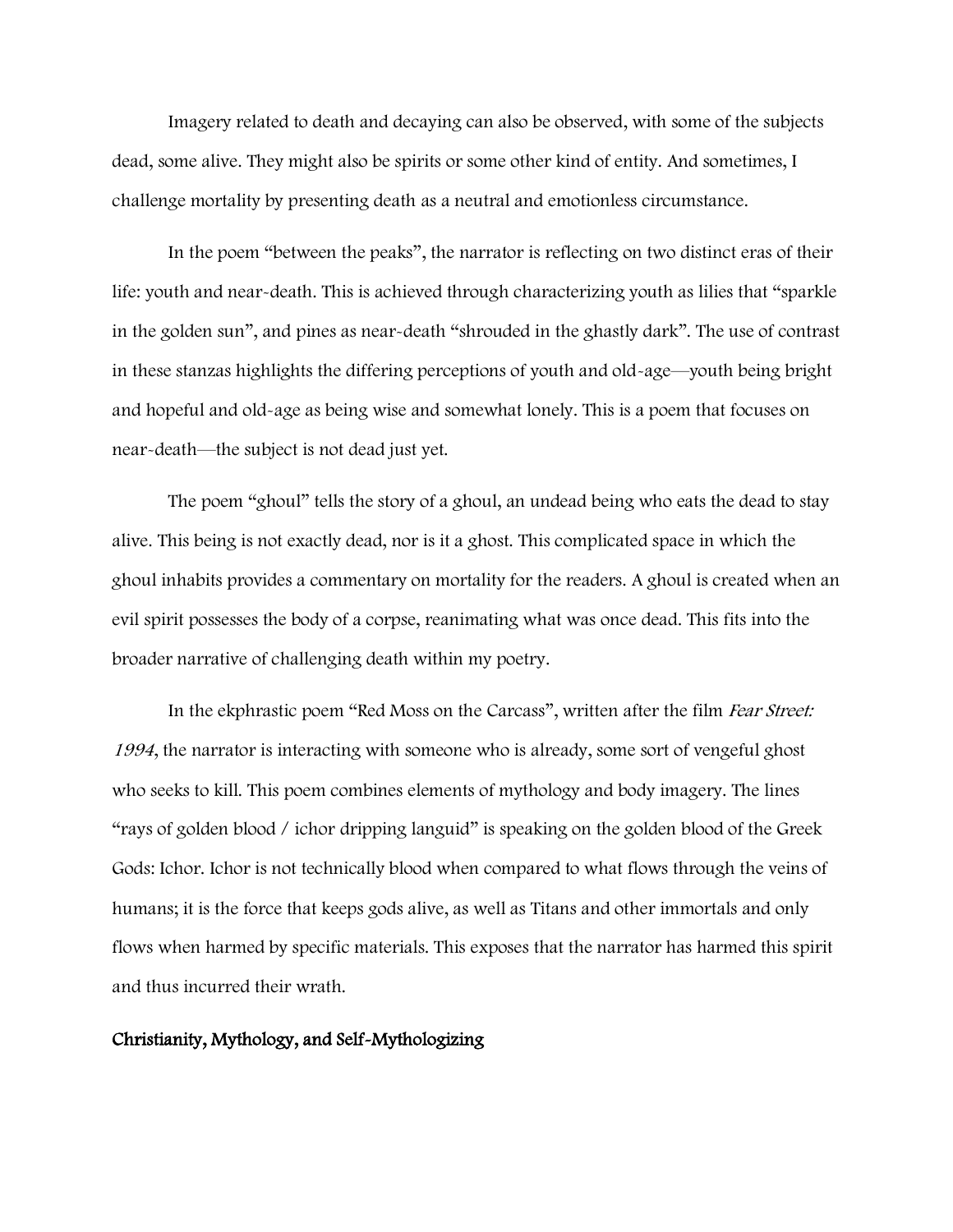Different elements of various mythologies, including Christianity, Greek myth, Roman myth, Japanese Shinto, and modern American myth can be observed in my work. I mainly focus on the darker aspects of religion, like tragic myths, ghost stories, and damnation. I also work with self-mythologizing, creating my own sort of mythology through poetry.

Self-mythologizing is when you take something mundane about your own life and turn it into something epic and larger than life. This can be something about your past, your present, or speculation about your future. It can be therapeutic for some, taking your own experiences and putting them into a place of unreality (Vinnati, et al.).

One such poem on a tragic Roman/Greek myth, is that of "proserpina". This poem is an ekphrastic on the Roman myth of Pluto and Proserpina, equivalent to the Greek myth of Hades and Persephone, "The Rape of Persephone". This poem is contrapuntal, with the left half being an idealized version of events as seen by the victim, Proserpina. The right half is an objective and more gruesome telling of events as seen by an onlooker. This poem can be read collectively as one, or as two distinct poems, further highlighting the contrast between the two sections. This juxtaposition of events acts as a commentary on the various interpretations of this story. Some believe Proserpina to be completely willing and consenting to the events that transpired between her and Pluto. While others interpret the story as Proserpina being victimized by a man in power. Some try to justify the actions of Pluto because he was lonely in the Underworld and wanted a companion. This sort of back and forth and disagreement on the story reflects how victims of assault are treated in modern times. When viewed by different people, the story is interpreted in different ways and different conclusions are met.

Another poem that focuses on mythology is a self-mythology called "The Fire of Chaos". This poem follows the narrator through the path of death and the afterlife, adhering to themes not particular to any religion. In the first section, the narrator goes through the process of mortal death, and in the second the aftermath of such. The second portion of this poem blurs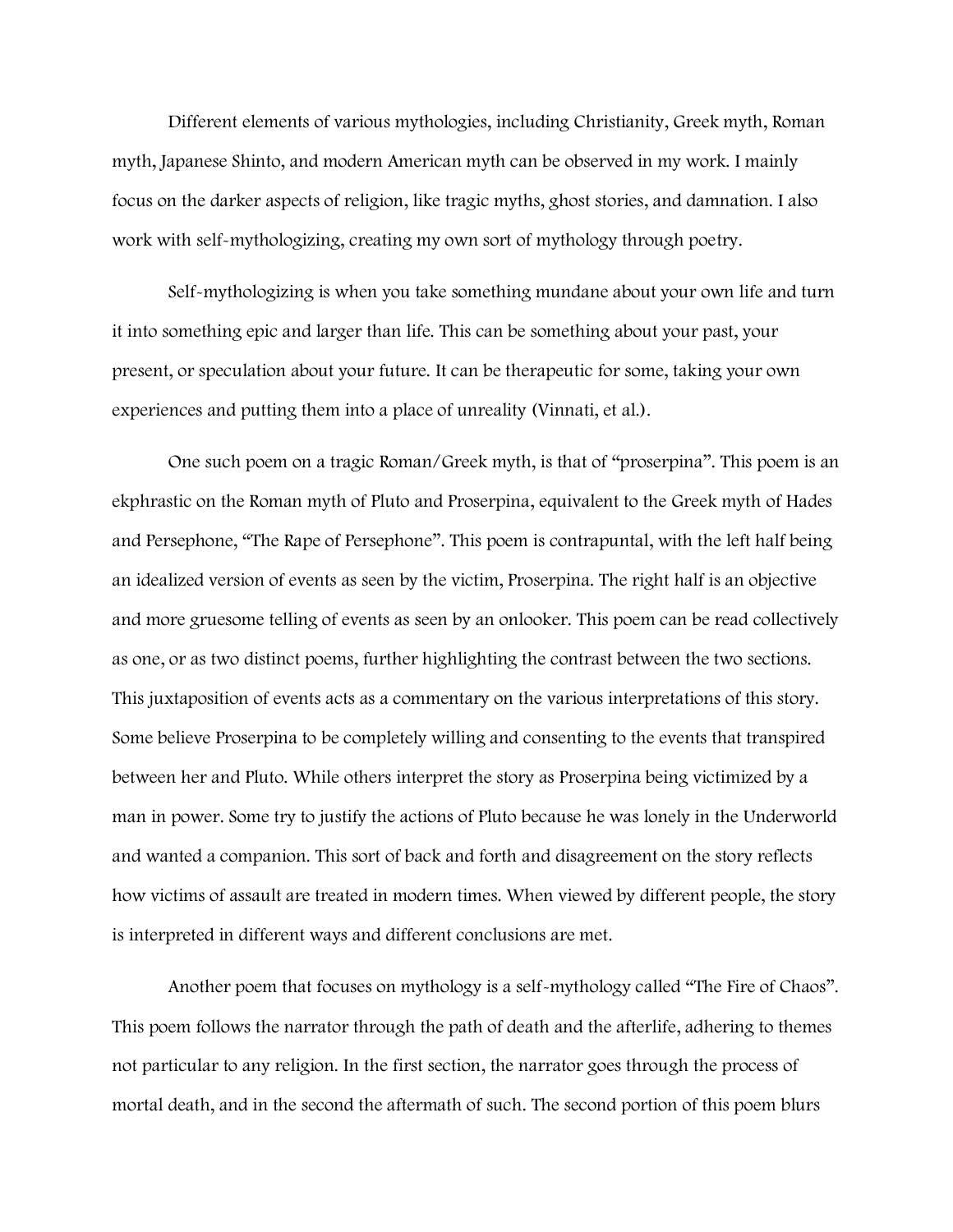the line between the afterlife and objective death. The narrator is dead, yet it is unclear if they are in a sort of afterlife or simply lying where they died.

## Annihilationism, Ecopoetics, and Necropastoral

The concepts of annihilation, ecopoetics, and the necropastoral come together to form a kind of poem that centers on human experience with nature and the destruction of the natural world. Through descriptions of nature, both alive and dying, a metaphor for the human reality of life and death is—being and annihilation—is presented. The necropastoral, as relates to the modern urban world, presents itself as an apocalyptic or post-apocalyptic setting, in which not only nature is dying, but the artificially constructed world as well.

Annihilation, as understood through Christianity, is when God destroys the wicked, leaving only the righteous to live in immortality. In some denominations, hell is seen as a place of total non-being, where the unrighteous cease to exist ("Annihilationism"). This ties into the necropastoral, in the sense that it deals with a mutated and poisoned natural world something subterranean where death lives (McSweeney). It presents non-human aspects of nature, usually unpleasant, like bugs, mold, viruses, etc. Ecopoetics is similar too in the sense that it has a strong ecological message of humans interacting with, and often tainting nature. It is an awareness of ecology and environmental disaster presented through poetry ("Ecopoetics").

An example of annihilation in my poetry is the poem "ether real". This poem details a surreal environment in which the narrator ponders reality: "do we exist? truly? / in the dead heat of winter?" This narrator is conflicted about the realness of the world, noting that something often seen as an objective truth, the atmosphere being real, is "almost like a daydream". This tells the reader that this narrator may not be in a world that is like our own, possibly something divine, whether that be good or bad. The title itself is a statement that the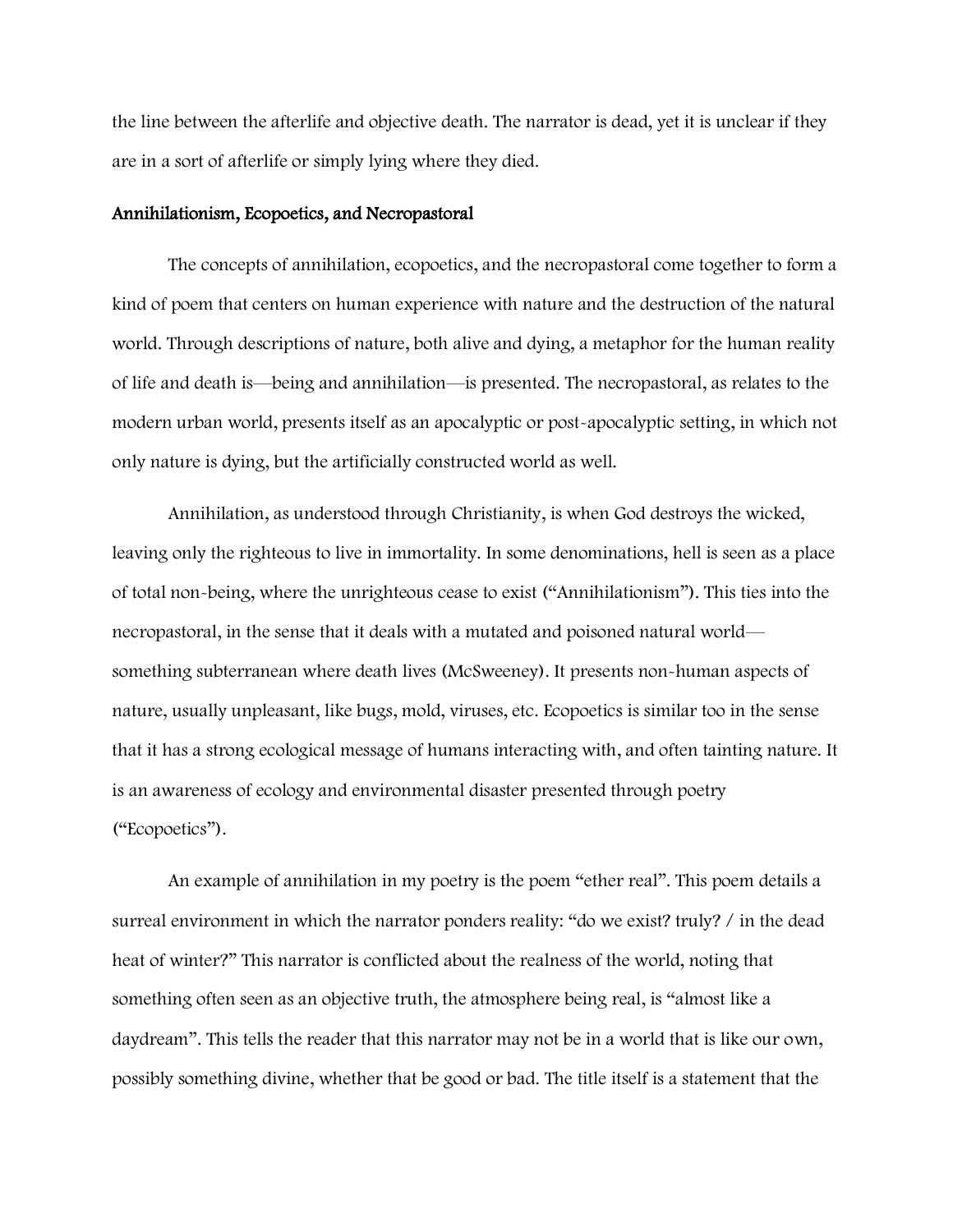ether is real, but the poem is challenging that assertion. The title is also a word play on the "ethereal", which means something that seems not of this world. The narrator has been annihilated, sent to a place unlike the one we are in. They are in a "frozen prison" where they must contemplate their life, and ultimately conclude that their lungs do not work anymore in this strange world.

The poem "anthophobia" deals with both ecopoetics and the necropastoral. This poem is titled after the fear of flowers, and contains images of "frozen sunlight", "flower shards", and poisonous flowers. These images showcase ecopoetics and the necropastoral through descriptions of nature as mutated, dangerous, and somewhat apocalyptic.

In the poem "famished ocean in metropolis", a scene of a city overly saturated with color and modern technology is concluded with the lines "cement crumble / hiss". This cues the reader that the artificial aspects of this city have begun to crumble, the beginning of an end--an apocalypse. The hiss signals something sinister and alive has caused this societal collapse. Alternatively, the hiss can signify the natural world taking overtaking the land in an attempt to return it to its origins. This is another example of ecopoetics, showcasing human activity within nature and how we interact with that, and the apocalyptic, the city crumbling in a state of decay.

## Conclusion

Over the years, my poetry has come together to create a commentary on death, the supernatural, and mythology. I have also developed a focus on Ecopoetics and the Necropastoral before I knew what these styles were. My focus lies on the unnatural and supernatural, and how that interacts with the objective world around us. It also questions whether that world is real or as objective as it may seem. Sometimes the natural world can seem so absurd or out of the ordinary that it feels supernatural, and the supernatural can seem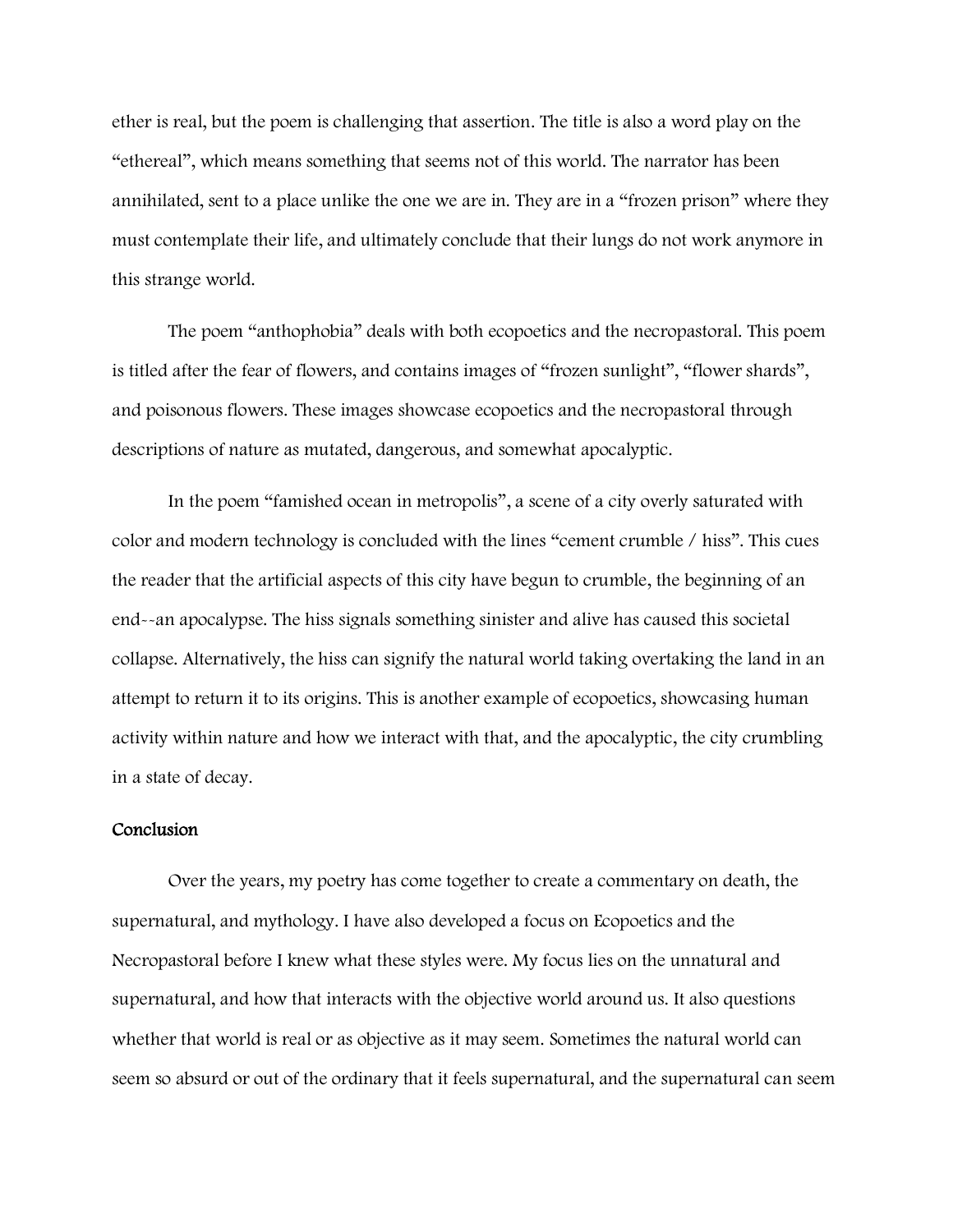so real yet not be. This trail of thought lingers in my mind as I write and comes together to create a collection of poems challenging what we view as reality.